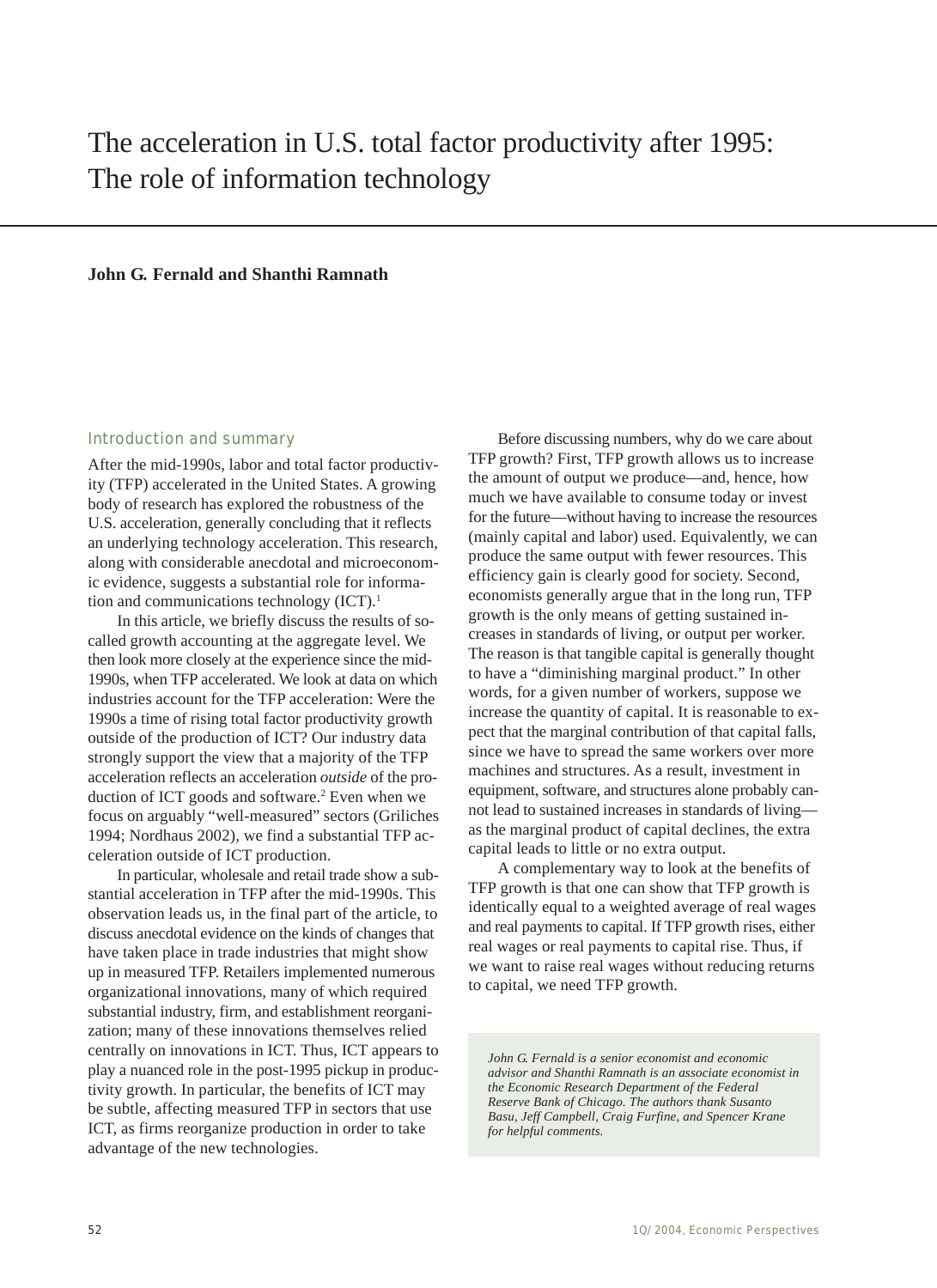#### Aggregate growth accounting results

If the economy's output increases, then someone must have produced it. In our empirical work, we think of the economy as comprising a large number of firms and industries. But to fix ideas, we start by assuming that the economy has an aggregate production function that relates its overall real output *Y* to inputs of capital *K* and labor *L.* Output also depends on the level of technology, *A.* Output goes up if the economy's capital or labor input increases or if technology improves. We write this function as:

#### 1)  $Y = A \times F(K,L)$ .

The relationship in equation 1 is relatively intuitive. For example, the United States produces more output than India each year, even though India has a much larger labor force (and many more employed workers) than the United States. Equation 1 suggests that the United States either has more capital than India or is more efficient at converting inputs into output than India (that is, *A* is higher in the United States), or (most likely) both.

More closely related to the focus of this article, U.S. nonfarm business output increased more than sixfold between 1948 and 2000; equation 1 says that this reflects increases in capital, labor, or technology. According to Bureau of Labor Statistics (BLS) data, over this same period, total labor input (adjusted for changes in the composition of the labor force) increased two and a half times, while capital input increased about eightfold.

But what was the role of technological innovations, represented by *A*? With a few assumptions about the production function in equation 1, we can be more precise about the role of technological innovations versus input increases in explaining output growth. We discuss these assumptions further and derive the formal equations in the appendix. Loosely speaking, the key is that economic theory indicates how one can account for the productive contribution of the inputs of capital and labor. Any increase in output not accounted for by increases in inputs is called total factor productivity (also known as the Solow residual, after Solow, 1957, or multifactor productivity).

The BLS produces a widely cited measure of TFP growth, and the data that underlie its calculation, for the U.S. economy. The BLS refers to this measure as "multifactor productivity" or MFP; MFP, TFP, and the Solow residual are three names for the same concept—that is, output growth unexplained by growth in inputs—and we use them interchangeably. As of

this writing, the data run through 2001. However, we focus on the period through 2000, since 2001 was a recession year and a large literature discusses the fact that the Solow residual is procyclical (rising in booms and falling in recessions).<sup>3</sup> We wish to abstract from that short-run focus here.

Several comments on the data are useful. In particular, there are, of course, many different types of output and input. For real output, the BLS uses national accounting data from the Bureau of Economic Analysis (BEA); (the BEA output indexes combine the real value of the many different types of goods and services produced). For labor, there are also many different types of workers. These workers have different levels of productivity, reflecting factors such as age, experience, and education. The BLS attempts to control for these differences largely by using relative wage rates: If a college-educated worker earns a higher wage than a high-school dropout, then we expect the main reason for this is that the college-educated worker is more productive. Similarly, capital inputs combine a wide range of tangible goods, such as office buildings, factories, machine presses, and computers. For productivity calculations, one wants a measure of the relative service flow from these different types of capital. The main issue is that a building may last 50 or more years, so it needs a low annual service flow per dollar of capital to cover its costs; a personal computer may last only three or so years, and hence must have a high service flow per dollar of capital since it needs to cover its costs in a very short period. The BLS produces a capital input measure that takes into account the composition of the capital stock across different types of capital. To do so, the BLS estimates the service flow of different types of capital.

Table 1 shows BLS data for the private non-farm economy from 1948 to 2000. The first column shows TFP growth, which was at an annual rate of about 1.2 percent between 1948 and 2000. This rate of increase, compounded for 52 years, implies that the level of TFP approximately doubled over this period.

The next three columns show the growth rates of output and input quantities that underlie that TFP growth in the BLS data. Output growth in the non-farm business sector averaged about 3.7 percent per year; labor input grew somewhat more slowly, about 1.8 percent per year; while capital input grew somewhat more quickly, nearly 4.1 percent per year. The next column shows the average share of labor compensation in total cost. Although it fluctuates somewhat from year to year, this share averaged 0.69 over the full sample period.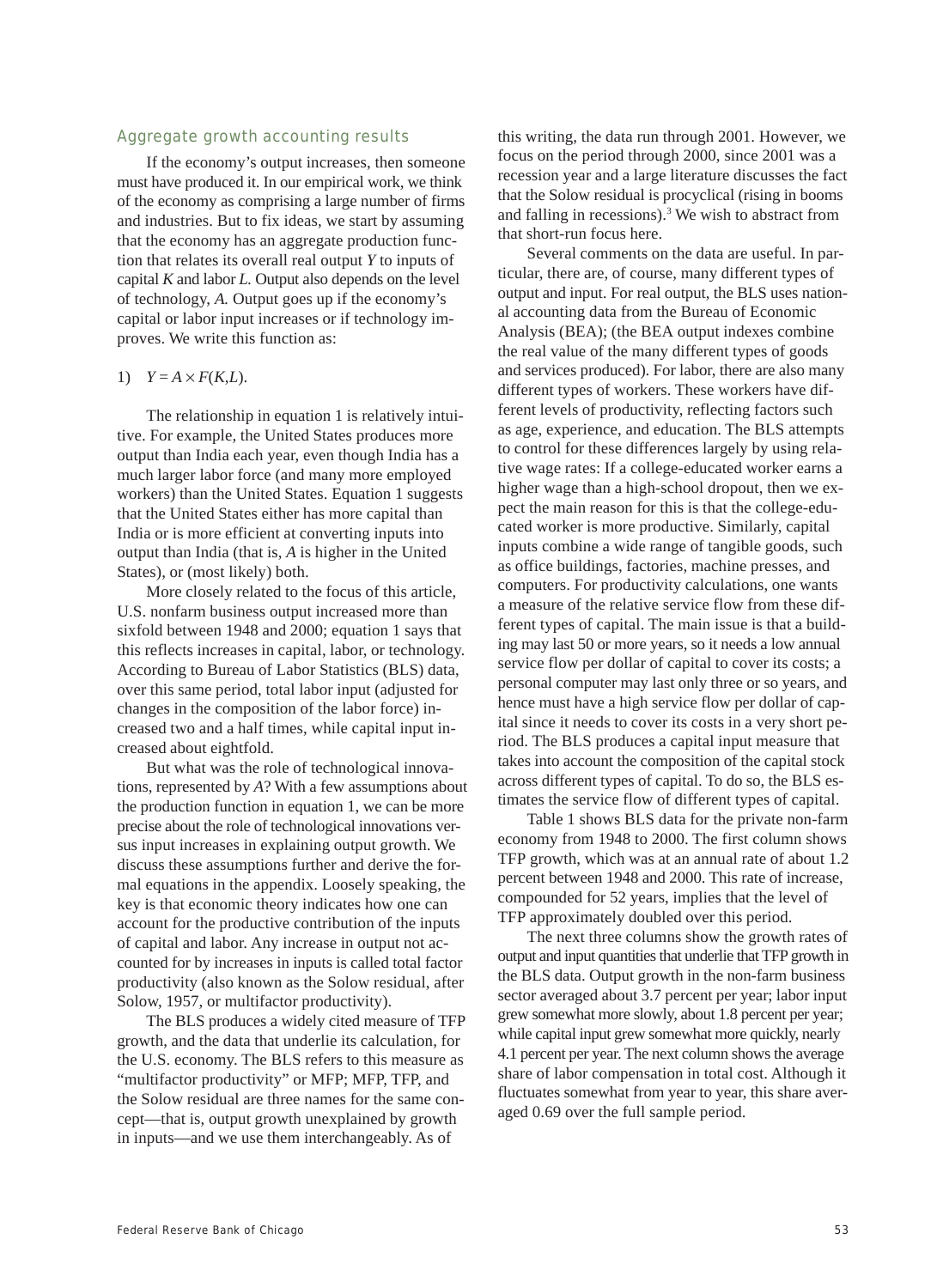| <b>TABLE 1</b>                                                                                    |                      |                      |                      |                       |                             |                          |                               |  |  |  |
|---------------------------------------------------------------------------------------------------|----------------------|----------------------|----------------------|-----------------------|-----------------------------|--------------------------|-------------------------------|--|--|--|
| Output, inputs, factor prices, and TFP—Nonfarm business sector<br>(average annual percent change) |                      |                      |                      |                       |                             |                          |                               |  |  |  |
|                                                                                                   | TFP                  | Output<br>2          | Labor<br>input<br>3  | Capital<br>input<br>4 | Average<br>labor share<br>5 | Real wage<br>growth<br>6 | Real rental<br>growth         |  |  |  |
| 1948-2000                                                                                         | 1.18                 | 3.66                 | 1.77                 | 4.06                  | 0.69                        | 1.91                     | $-0.45$                       |  |  |  |
| 1948-1973<br>1973-1995<br>1995-2000                                                               | 1.90<br>0.38<br>1.13 | 4.10<br>2.95<br>4.54 | 1.45<br>1.98<br>2.46 | 3.91<br>3.94<br>5.37  | 0.69<br>0.69<br>0.67        | 2.79<br>0.76<br>2.55     | $-0.14$<br>$-0.50$<br>$-1.83$ |  |  |  |

Note: Real labor compensation and rental rate of capital are deflated using the output deflator. Source: Data obtained from the U.S. Department of Labor, Bureau of Labor Statistics website on Multifactor Productivity, at www.bls.gov/web/ prod3.supp.toc.htm.

The final two columns show that over time, labor has benefited substantially from TFP growth, with real wages rising 1.9 percent per year. Real rental rates, by comparison, have been relatively flat—indeed, declining slightly over time. This finding—that technological progress leads to an increase in real wages but not an increase in real rental rates—is consistent with standard theories of economic growth. When TFP increases, the marginal products of labor and capital also increase; initially, this leads to higher payments to these factors as firms compete to hire (or, in the case of capital, rent) them. But in the case of capital, over time the increased marginal product of capital leads to a substantial increase in investment and the quantity of capital, thereby driving the marginal product of capital back down. (The increase in the capital stock, of course, further raises the marginal product of labor, driving the wage up further.) Hence, over time, TFP increases raise the real wage as well as the real *quantity* of capital.

The remainder of the table summarizes important changes over time in the evolution of these series. Several facts are striking. First, comparing the 1948– 73 row with the 1973–95 row shows that TFP growth and output growth slowed markedly after 1973. In terms of factor payments, the slowdown in wage growth was particularly marked. By contrast, there is little evidence that factor *quantity* growth changed in any particularly striking way.

Second, after 1995, TFP growth and output growth surged. In the BLS data, although TFP growth did not quite reach its pre-1973 levels, output growth exceeded its earlier rates. Input growth rates rose—with a particularly notable pace of capital growth (nearly 5.4 percent per year). Real wage growth rose at a pace only slightly below its pre-1973 growth rate of nearly 2.8 percent; but real rental growth turned from a slight negative to a sharp negative.

The post-1995 productivity acceleration is, of course, of more than just historical interest, since many aspects of future U.S. economic performance depend on whether this fast pace of growth continues. For example, faster productivity growth means faster growth in income, which not only raises people's standards of living but also means that future tax receipts will be higher, improving the government's budget balance. An important, and still unresolved, issue is the extent to which this productivity acceleration reflects primarily information technology—the most notable example of new technology in recent years.

# Industry growth accounting results

The previous section looked at overall TFP growth for the economy. A striking finding was the pickup in TFP growth after 1995. In this section, we ask the interesting follow-up question: Where did the TFP growth take place in the economy? In particular, was the pickup primarily centered in ICT *producing* or ICT *using* industries?

When we disaggregate the data to an industry level, an important conceptual question arises about how to treat intermediate inputs (purchased goods and services such as raw materials, parts, consultants, advertising, and so forth) and, as a result, how to measure output. For example, suppose the economy produces bread. A farmer grows the wheat and sells it to a miller; the miller produces flour and sells it to a baker; and the baker bakes bread and sells it to a household. At an economy-wide level, we do not want to measure total output by summing the value of the wheat plus the value of the flour plus the value of the bread. We just want to count the value of the final loaves of bread. An alternative way to measure that final output is by summing the so-called value added of the farmer, the miller, and the baker—that is, the value of their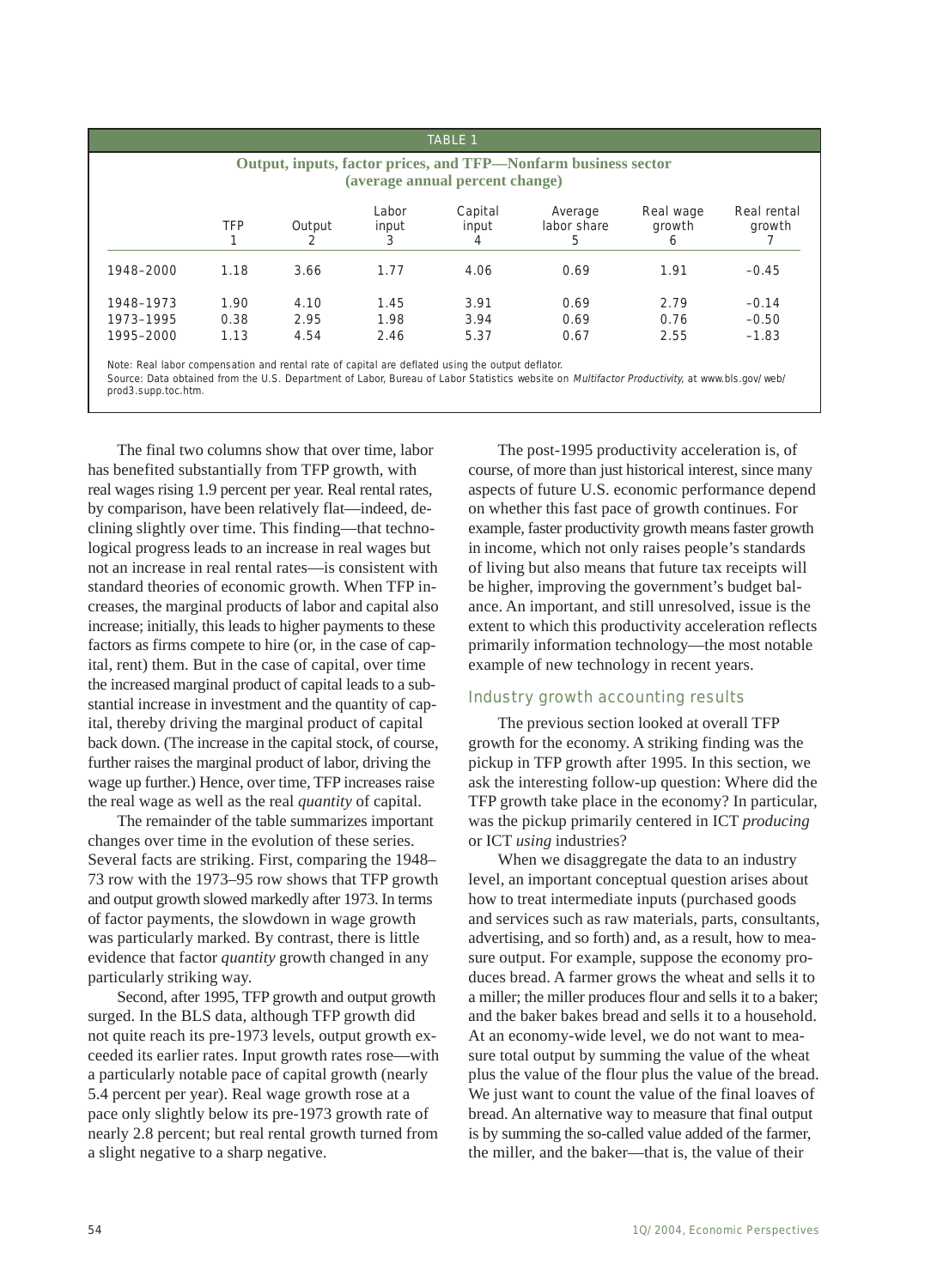sales minus the value of the intermediate inputs they purchased. At an economy-wide level, the inputs used to produce the bread comprise the capital and labor used by the farmer, the miller, and the baker.

We focus, for simplicity, on the value-added approach, even at the industry level. The advantage of this approach is that these estimates are "scaled" to be comparable across industries. The potential disadvantage, of course, is that the measure of output—value added—is rather less natural than the "gross output" of shoes, bread, and so forth. In the words of Domar (1961), value added is "shoes lacking leather, made without power." In our example, it is bread lacking flour. Nevertheless, for standard measures of TFP, the value-added measures are simply rescaled versions of gross-output TFP (with a scaling factor that depends on the ratio of nominal gross output to nominal value added), so no important information is lost.4

We use a 51-industry dataset discussed in Basu, Fernald, Oulton, and Srinivasan (2003). These data update that used in Bosworth and Triplett (2002) and Basu, Fernald, and Shapiro (2001). The industry valueadded measures (derived from industry gross output and intermediate-input use) come from industry-level national accounts data from the BEA. For capital input—including detailed ICT data—we use BLS capital input data by disaggregated industry. For labor input, we use unpublished BLS data on hours worked by two-digit Standard Industrial Classification (SIC) industry. Real industry output data are not available before 1977 and, for some industries, not before 1987.<sup>5</sup>

Table 2 overleaf provides standard estimates of TFP for various aggregates, including the one-digit industry level. The first three columns show TFP in value-added terms. The final column shows the sector's nominal value-added share.<sup>6</sup>

The top line shows the sizable acceleration in TFP growth, from about 0.6 percent per year to about 1.9 percent.<sup>7</sup> These calculations incorporate a labor composition adjustment from Aaronson and Sullivan (2001), shown in the second line. Labor quality growth increased more slowly in the second half of the 1990s, when the booming economy drew lower skilled workers into employment. Hence, adjusting for improvements in labor "quality" heightens the magnitude of the TFP acceleration calculated with raw hours (shown in the third line, calculated as the appropriate weighted average of the industry TFP growth rates shown in the table).8

The remainder of the table shows various sub-aggregates, including the one-digit SIC level (none of which incorporate a labor quality adjustment). It is clear that in our dataset, the acceleration was not limited to the ICT-producing sectors. First, if we focus on the non-ICT producing sectors (third line from bottom), we see an acceleration of nearly 1 percentage point. In an accounting sense, these sectors contribute about 0.9 percentage points of the 1.2 percentage point total (non-quality adjusted) acceleration. Major non-ICT sectors contributing to the acceleration include wholesale trade, retail trade, finance, and insurance.

Second, Griliches (1994) and Nordhaus (2002) argue that real output in many service industries is poorly measured—for example, it is often difficult even conceptually to decide on the "real output" of a bank or a lawyer. Nordhaus argues for focusing on what one hopes are the "well-measured" (or at least, better measured) sectors of the economy. The acceleration in TFP in well-measured industries is even larger than the overall acceleration; the acceleration is sizable even when we exclude ICT-producing sectors.

Looking more closely at the sectoral data, the trade sectors, especially retail, emerge as a major contributor to the productivity acceleration. U.S. retail value-added TFP growth *rose* by 4.5 percentage points per year. Together, wholesale and retail trade "account" for about three-quarters of the U.S. acceleration (weighted by output shares). Nevertheless, they are not the entire story. Even excluding these sectors, the U.S. data still show an acceleration.<sup>9</sup>

That the U.S. productivity acceleration was broadbased is consistent with a growing body of recent work. For example, the Council of Economic Advisers (2003) reports that between 1973–95 and 1995–2002, non-ICT TFP accelerated sharply, with its contribution to U.S. growth rising from 0.18 percentage points per year to 1.25 percentage points, roughly in line with the figures here.<sup>10</sup> Bosworth and Triplett (2002) focus on the performance of service industries and find a widespread acceleration. Jorgenson, Ho, and Stiroh (2002) also find that TFP accelerated outside ICT production, although by a smaller amount. $11$ 

# Case study: Anecdotal evidence on production and productivity in retail trade

In the preceding sections of the article, we documented the resurgence in TFP growth after 1995 in both aggregate and industry data. We also documented that the majority of the acceleration occurred in sectors that use, rather than produce, information technology. Within these IT-using sectors, we reported that wholesale and retail trade appeared particularly important in accounting for the TFP resurgence. We now look more closely at these industries, seeking anecdotal evidence on the kinds of changes that have taken place in trade industries that might show up in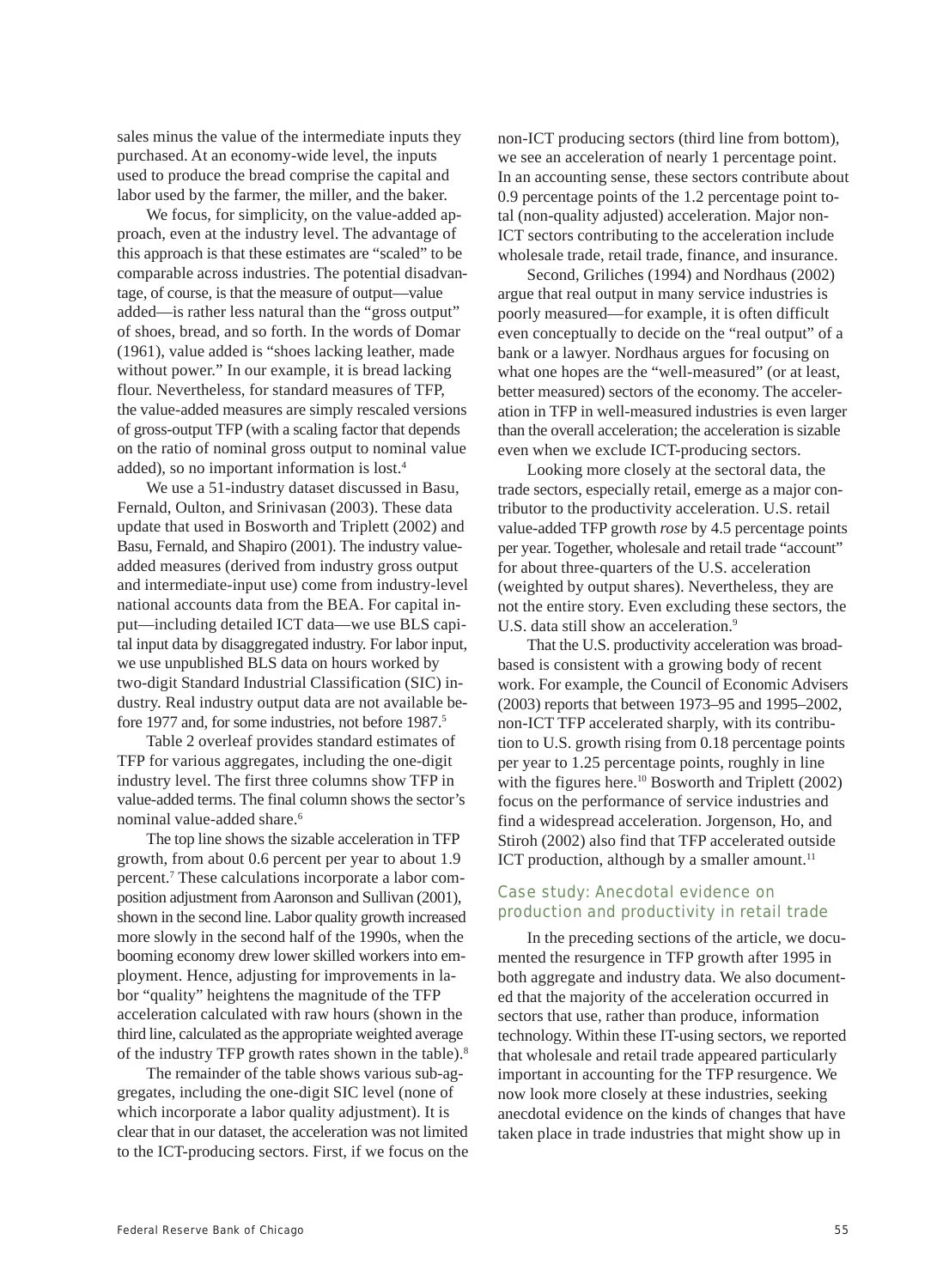#### TABLE 2

#### **Total factor productivity growth by industry in private non-farm business, 1990–2000 (percent change, annual rate)**

|                                                        | Productivity (value-added terms) <sup>b</sup> |           | Share of nominal value added |       |
|--------------------------------------------------------|-----------------------------------------------|-----------|------------------------------|-------|
|                                                        | pre-1995                                      | post-1995 | Acceleration                 | 2000  |
| Private non-farm economy                               |                                               |           |                              |       |
| (adjusted for labor quality) <sup>a</sup>              | 0.59                                          | 1.92      | 1.32                         | 100.0 |
| Contribution of labor quality                          | 0.32                                          | 0.16      |                              |       |
| Private non-farm economy                               |                                               |           |                              |       |
| (not adjusted for labor quality)                       | 0.91                                          | 2.08      | 1.17                         |       |
| Mining                                                 | 3.08                                          | $-2.15$   | $-5.23$                      | 1.6   |
| Manufacturing                                          | 2.40                                          | 2.76      | 0.36                         | 20.6  |
| Nondurables                                            | 1.02                                          | $-1.20$   | $-2.22$                      | 8.7   |
| Durables                                               | 3.47                                          | 5.61      | 2.14                         | 12.0  |
| Construction                                           | 0.39                                          | $-0.98$   | $-1.38$                      | 6.1   |
| Transportation                                         | 1.69                                          | 1.53      | $-0.16$                      | 4.2   |
| Communication                                          | 2.31                                          | 0.15      | $-2.16$                      | 3.7   |
| Electric/gas/sanitary                                  | 0.42                                          | 0.17      | $-0.25$                      | 2.9   |
| Wholesale trade                                        | 1.66                                          | 5.37      | 3.71                         | 9.2   |
| Retail trade                                           | 0.83                                          | 5.33      | 4.50                         | 11.8  |
| Finance & insurance                                    | 0.44                                          | 3.39      | 2.96                         | 10.7  |
| Finance                                                | 1.31                                          | 4.90      | 3.59                         | 7.5   |
| Insurance                                              | $-1.49$                                       | $-0.06$   | 1.44                         | 3.2   |
| Business services & real estate                        | 1.12                                          | 0.40      | $-0.72$                      | 13.9  |
| <b>Business services</b>                               | 0.60                                          | $-1.40$   | $-2.00$                      | 7.1   |
| Real estate                                            | 1.55                                          | 2.34      | 0.79                         | 6.8   |
| Other services                                         | $-1.89$                                       | 0.08      | 1.97                         | 15.2  |
| ICT producing <sup>c</sup>                             | 5.52                                          | 11.02     | 5.50                         | 5.3   |
| Non ICT producing                                      | 0.61                                          | 1.54      | 0.93                         | 94.7  |
| Well-measured industries <sup>d</sup><br>Well-measured | 1.80                                          | 3.17      | 1.37                         | 54.2  |
| (excluding ICT producing)                              | 1.35                                          | 2.24      | 0.88                         | 48.9  |

aFor productivity purposes, our definition of private non-farm business excludes holding and other investment offices along with miscellaneous services, since consistent input and output data are unavailable for these industries.

<sup>b</sup>Value-added TFP growth is defined as (gross output TFP growth)/(1 - share of intermediate inputs). Implicitly, this uses the Törnqvist index of value added for a sector.

c ICT-producing includes industrial machinery and electronic and other electrical equipment sectors.

d Well-measured industries include mining, manufacturing, transportation, communication, electric/gas/sanitary, and wholesale and retail trade. Sources: Authors' calculations based upon data from Bosworth and Triplett (2003), the Bureau of Economic Analysis, and the Bureau of Labor **Statistics** 

measured TFP. This anecdotal evidence may provide insights into the underlying sources of TFP growth.<sup>12</sup>

The Bureau of Economic Analysis—the source for our data—defines retail trade as a distribution service of goods to individuals.13 According to the BEA's gross domestic product-by-industry measure, total output in retail trade is measured by retail sales, *excluding* the value of the actual good sold and taxes collected by individual retail stores. Thus, value added would be these distribution services minus the contribution of the electricity, utilities, cleaning services, and other intermediate inputs.14

A difficult issue that national accountants have to struggle with is how to measure real, or inflationadjusted, output. If there are no changes in the quality of goods sold, then simply recording the value of sales and the prices charged makes it relatively easy to measure real output. However, when there are substantial changes in quality—for example, retailers stock a wider variety of products so you are more likely to find what you want; or the Internet makes it easy to buy goods at home if, in fact, you hate fighting crowds at the mall—it becomes much more difficult to properly measure real output. For example, some people have argued that the substantial use of information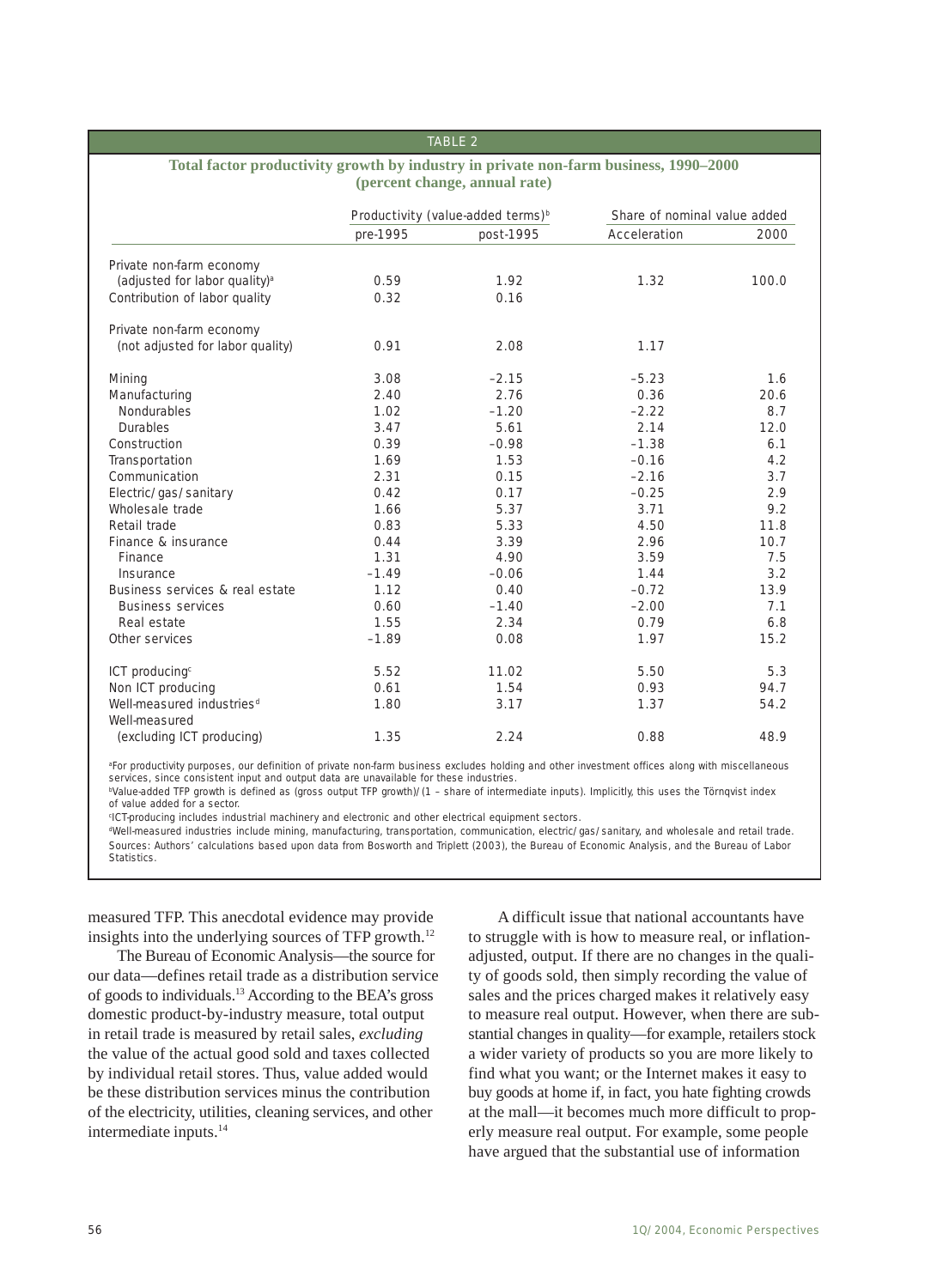technology in retailing has made it increasingly difficult to measure real output accurately.

Nakamura discusses the difficulties in measuring output that resulted from changes in the retail environment between 1978 and 1996. Retailers with advanced technology offered lower prices and replaced retailers with older technology whose goods sold for more. Nakamura (1997) defines this "rapid automation of retail transactions processing" as the "retail revolution." According to Nakamura, the BLS methodology measures this decline in price as a decline in output with a stable price, and misleadingly captures efficiency as inefficiency. He suggests that retail output was understated due to an increase in the quality of service provided to consumers. Nakamura cites a report in the trade publication *Progressive Grocer* that the average items per store grew from 7,800 in 1970 to 19,612 in 1994. He notes that "Americans no longer had to make do with bright yellow mustard, canned peas, and gelatin desserts" (Nakamura, 1997), highlighting increased American living standards reflecting a proliferation in goods provided by retailers.

Leaving this measurement issue aside, what do the BEA data show about the growth rates of real output and real inputs of capital and labor? Real valueadded in retail trade averaged 5.4 percent from 1995 to 2000, almost doubling the average growth between 1978 and 1995 of 2.9 percent. From our original production function, we see that increases in value added are explained by either increases in inputs (capital and labor) or improvements in technology. According to BLS data, both capital and labor inputs for retail trade grew more slowly, not more quickly, in the latter half of the 1990s. Capital input grew at 4.7 percent between 1978 and 1995, but only 3.9 percent between 1995 and 2000. Labor hour growth slowed from 1.5 percent to 1.3 percent over these periods.

Since the faster pace of output growth does not reflect faster growth in inputs, TFP growth must have risen. To think about the sources of TFP growth, it is useful to think a bit about how information technology shows up in the retail sector. The direct effect of adding, say, new high-tech scanners and computers is simply capital deepening: Each worker can produce more output using the same level of effort. But this new information technology as such represents more *capital* input, not higher TFP. For example, many large retailers invested in barcode technology with scanning capabilities for identifying goods. Prices then entered into registers automatically, leaving less room for mistakes and, consequently, speeding the entire checkout process. As a result, output increased, given that the number of purchases increased along with overall sales.

This capital-deepening raises labor productivity (output per hour), even if it does not raise TFP. Studies conducted by the BLS find that labor productivity accelerated between 1987 and 1999, partially accounted for by information technology investment (Sieling, Friedman, and Dumas, 2001). These BLS findings show capital deepening indeed existed in retail trade and contributed to higher output.

So how could investments in information technology affect TFP? One reason is that when retailers invested heavily in new information technology, additional organizational changes followed that also enhanced production. Small modifications of this nature often appear in TFP measures, and therefore serve as a useful tool for examining TFP growth. For example, adding coiled wire extensions to barcode scanners made it unnecessary for employees to lift heavy objects in stores that sold large items. This wire is a relatively cheap piece of capital; the innovation is really the *idea* of adding it to the scanner, an idea that may have been thought up and implemented by the retailer rather than the scanner manufacturer. This innovation, in turn, helped speed the checkout line; output increased, with a minimal investment.

In the remainder of this section, we investigate changes that took place in retail trade prior to the late 1990s in the hope of gaining further insight into the industry's exceptional TFP performance. However, one challenge is that organizational changes are often coupled with capital investments, making it difficult sometimes to disentangle the role of the capital itself (an increase in capital per worker) from the increase in TFP that came because the organizational innovation allowed retailers to increase output more than they increased inputs. So we do not try to separate or quantify the effects. Given that capital input grew more slowly in the second half of the 1990s than the first, while output grew more quickly, it is clear that the organizational changes played a key role.

The organizational structure of individual retail firms altered dramatically following the introduction of information technology to the industry. Retailers partnered with manufacturers in place of using wholesale trade as an intermediary. With electronic data interchange systems (EDI), retailers linked to suppliers, which allowed for instant data exchanges. In addition, both retailers and suppliers agreed in advance on how suppliers should react to the sales data gathered. Together, these new practices helped reduce imperfect information. According to the *Economic Report of the President*, "Even where firms in the supply chain remain separate entities, the degree of cooperation may come to resemble what might occur in a vertically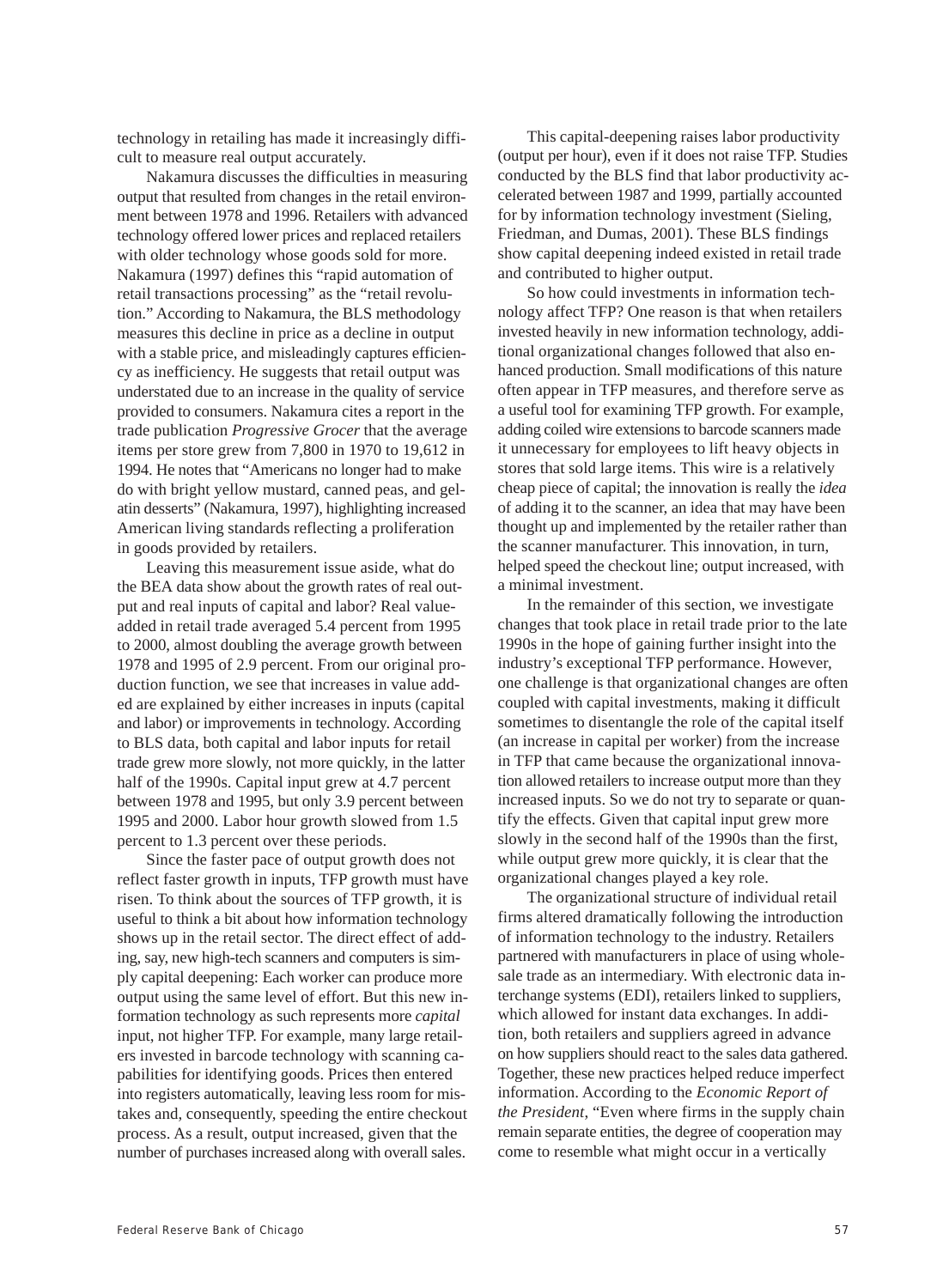integrated firm" (Council of Economic Advisers, 2001). Holmes (2000) illustrates this aspect of supplychain management using the partnership between retailer Wal-Mart and manufacturer Proctor & Gamble (see also Kumar, 1996). According to Lou Prichett, vice president at Proctor & Gamble, "P&G could monitor Wal-Mart's sales and inventory data, and then use that information to make its own production and shipping plans with a great deal more efficiency" (Walton and Huey, 1992). The *Harvard Business Review* finds IT use in retailing helped reduce both human error and shipment time, which then allowed retailers to trim costs. Cutting costs grew in importance as more discount stores entered the market. Changes also occurred in how retailers organized inventory deliveries. Holmes (2000) finds evidence that investment in IT complemented both increases in inventory deliveries and increases to store size. Retailers benefited from economies of scale by filling trucks to capacity with larger orders and, thus, stores grew in size. Holmes also notes that "Wal-Mart and Home Depot led other retailers in increasing the frequency of deliveries," citing Vance and Scott (1994), who claim that Wal-Mart's daily deliveries set them apart from rival Kmart, whose deliveries came once every five days.

As modifications were taking place within individual firms, the entire marketplace experienced a transformation as well. A new larger design for stores emerged—the "big-box" format—whereby retailers took advantage of their size and offered a wide spectrum of goods at lower prices. Retail trade is typically dominated by small businesses; thus, Foster, Haltiwanger, and Krizan's (2000) finding that large retailers displaced smaller, less efficient retailers implies that the entrance of large chain stores significantly affected the industry. They find that this displacement increased overall productivity in retail trade through entry and exit of firms, with the entrance of efficient firms carrying a larger weight in the productivity boost. Anecdotal evidence shows that large retailers also displaced other large retailers. Kmart surpassed Sears, Roebuck, and Co. to dominate market share of the retail industry, but later fell to Wal-Mart, which currently dominates.<sup>15</sup>

Using new systems under supply-side management, retailers cut costs and offered "everyday low prices," yet remained profitable since sales increased with lower-priced goods. Organizational changes tied to the infiltration of information technology increased efficiency and improved the overall production process. These within-firm changes affected the entire industry by displacing inefficient firms and promoting the spread of effective production procedures. In fact, studies by McKinsey Global Institute suggest retail

giant, Wal-Mart, had both an indirect and direct impact on general merchandizing through "managerial innovation that increased competitive intensity and drove the diffusion of best practice" (McKinsey, 2001). Below, we discuss operations initiated by Wal-Mart to add a firm-level perspective to the productivity acceleration in retail trade.

## *Wal-Mart: Examples of ideas put to work*

"How did a peddler of cheap shirts and fishing rods become the mightiest corporation in America?"-*Fortune* magazine posed this question after Wal-Mart topped its Fortune 500 list in 2002, making it the first service sector corporation to reach the top. From its small town start in Arkansas, Wal-Mart has grown into an empire spanning the globe. In fact, Wal-Mart accounted for 6 percent of total U.S. retail sales in the fiscal year ending January 31, 2003.16

Wal-Mart differed from other retailers in many of its strategies. Large retailers like Kmart and Sears, Roebuck, and Company targeted urban populations, believing that rural areas were not profitable. Wal-Mart, on the other hand, contended that a market existed in rural America as well. Though the advantage of building in urban areas came from proximity to distributors, Wal-Mart solved this problem by building capacity to install an internal distribution system. Essentially, Wal-Mart took on wholesaling in addition to the retail business (McKinsey, 2001). As discussed earlier, retailers cut costs and saved time by establishing direct contact with manufacturers. Wal-Mart exploited this new practice by establishing direct contact with Proctor & Gamble, and then warehoused merchandise in P&G's distribution centers. By centrally placing large orders, Wal-Mart was able to negotiate reduced prices on goods from manufacturers, helping it later to under-price competitors (McKinsey, 2001; Raff and Temin, 1997).

Wal-Mart also benefited from shrewd managerial tactics, beginning with company founder and CEO, Sam Walton. According to McKinsey Global Institute, managerial innovations "gave Wal-Mart a 44 percent productivity gap relative to the remainder of the market" (McKinsey, 2001). In Walton's book, *Made in America*, he discusses the importance of learning from those who were more successful, which at the time was Kmart. Wal-Mart was not an overnight success—in fact, it spent many years on the sidelines learning while retailers like Kmart dominated the industry. Walton asserts that "During this whole early period, Wal-Mart was too small and insignificant for any of the big boys to notice. … That helped me get access to a lot of information about how they were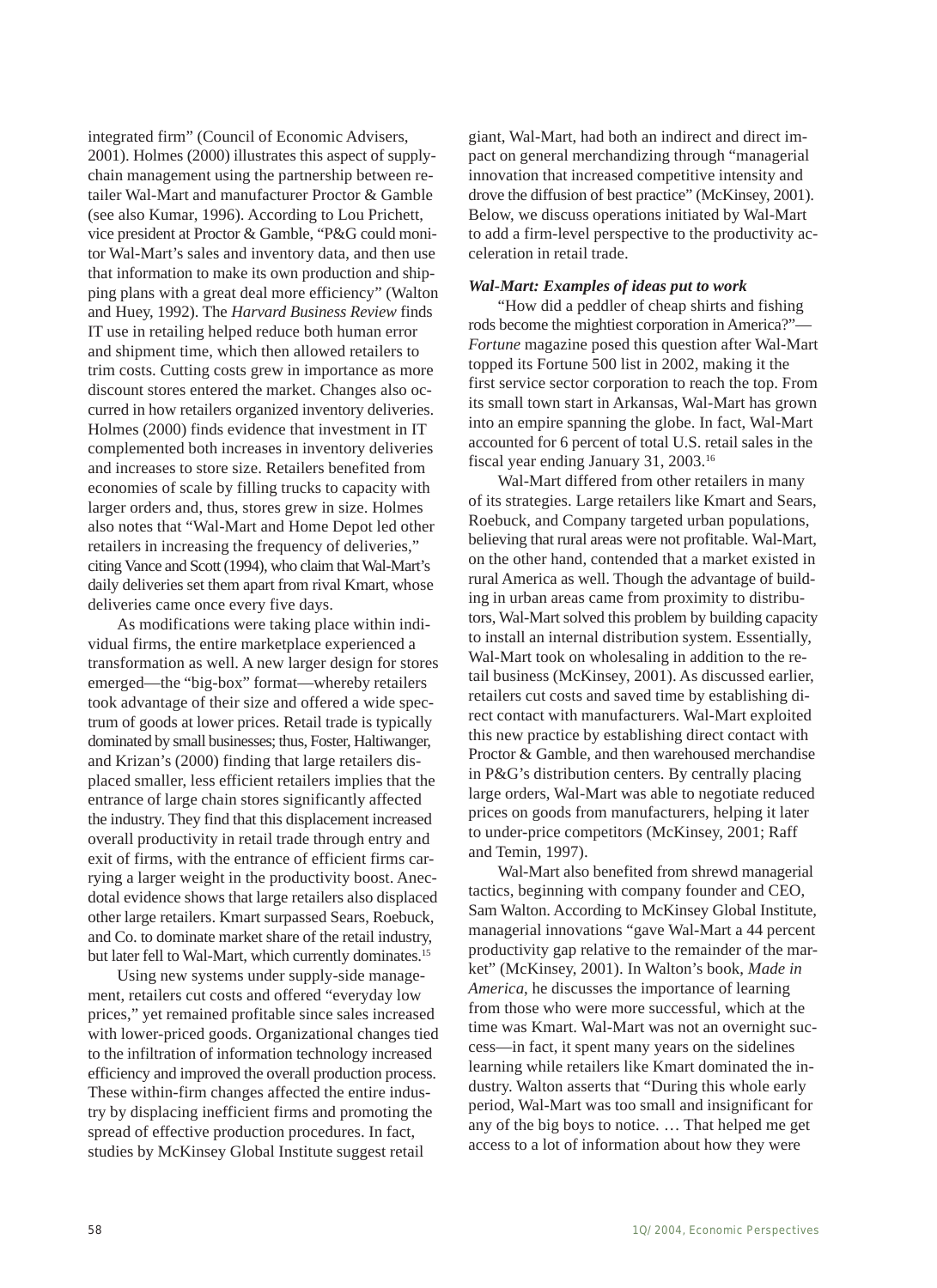doing things" (Walton and Huey, 1992). While Wal-Mart remained small, Walton invested in intangible capital by learning the most effective methods of operation. Flying all over the country and noting different ways to run a business, Walton accumulated a wide array of business models to develop his own, using what he believed to be the most successful practices. Described by *Fortune* magazine as "an admirer and student of Kmart," Walton was later named one of *Fortune*'s Top 10 CEOs of All Time. During Wal-Mart's fledgling years, Walton spent time and money learning the trade from his competition. That investment made in intangible capital (knowledge) can be considered similar to an investment in physical capital. With some lag, Walton's knowledge would eventually pay off, adding to Wal-Mart's output production by way of efficiency. This heightened efficiency would then contribute to TFP growth.

Wal-Mart is often cited as a leader in using information technology. Walton discusses how he chose to adopt computerization. He discusses how Wal-Mart maintained inventory through lists that they updated manually. At that time other retailers were moving toward computerization. Walton says "I made up my mind I was going to learn something about IBM computers. So I enrolled in a school for retailers in Poughkeepsie, New York" (Walton and Huey, p. 107). Significantly, Walton used this opportunity to recruit talented individuals to work for Wal-Mart. Additionally, Walton recruited Wal-Mart's team from other successful retailers. Though this would seem to benefit Wal-Mart at the expense of other retailers, the overall advantage came from the increased competition for the entire industry. Outside human capital accumulated by scouting other companies for talented individuals who knew the field and free riding off knowledge learned elsewhere—this contribution of knowledge also appears in TFP measures.

# Insights from the case study

The preceding discussion of developments in the trade sector, along with the quantitative evidence on the TFP acceleration, suggests some admittedly speculative insights into the U.S. productivity acceleration. In particular, as many people have noted, the acceleration coincided with accelerated price declines for computers and semiconductors; but, as we just saw, most of the TFP acceleration appears to have taken place outside of ICT production, such as in retail trade. How are these two observations related?

First, as the retail discussion suggested, innovation is a challenge for the measurement of real output. Information technology makes it possible for retailers

to keep track of a much larger variety of goods and to operate much larger stores. Consumers likely value the greater variety of goods that they get access to; this variety thus suggests that consumers get a higher quality shopping experience. Correcting for this quality improvement suggests that we currently overstate prices and understate real output, as Nakamura (1997, 1998) argues. But as Kay (2003) suggests, some consumers may also be getting a less pleasurable shopping experience—offsetting some of that higher quality shopping experience.

It is worth mentioning, however, that innovation and the ensuing difficulties in disentangling price from quantity are not new. Although most people suspect that information technology has made the measurement problems worse, Triplett (1997) expresses skepticism, noting that these difficulties existed in the past as well. De Long (1998) argues that because of unmeasured improvements in the quality of goods and services, real incomes per work hour plausibly rose thirtyfold over the preceding century, compared with the sixfold increase one would find if one simply looked at the *Historical Statistics of the United States*. DeLong's discussion, in particular, highlights the vast range of new products available late in the twentieth century that were unavailable at any price in the late nineteenth century (and, as he suggests, makes it difficult to capture changes in living standards in a single number). For example, DeLong (2000) writes of the shortcomings of life in the mid-nineteenth century as follows:

I would want, first, health insurance: the ability to go to the doctor and be treated with late-twentieth-century medicines. Franklin Delano Roosevelt was crippled by polio. Without antibiotic and adrenaline shots I would now be dead of childhood pneumonia. The second thing I would want would be utility hookups—electricity and gas, central heating, and consumer appliances. The third thing I want to buy is access to information—audio and video broadcasts, recorded music, computing power, and access to databases. None of these were available at any price back in 1860.

I could substitute other purchases for some. I could not buy a washing machine, but I could (and would) hire a live-in laundress to do the household's washing. I could not buy airplane tickets; I could make sure that when I did travel by long distance train and boat I could do so first class, so that even though travel churned up enormous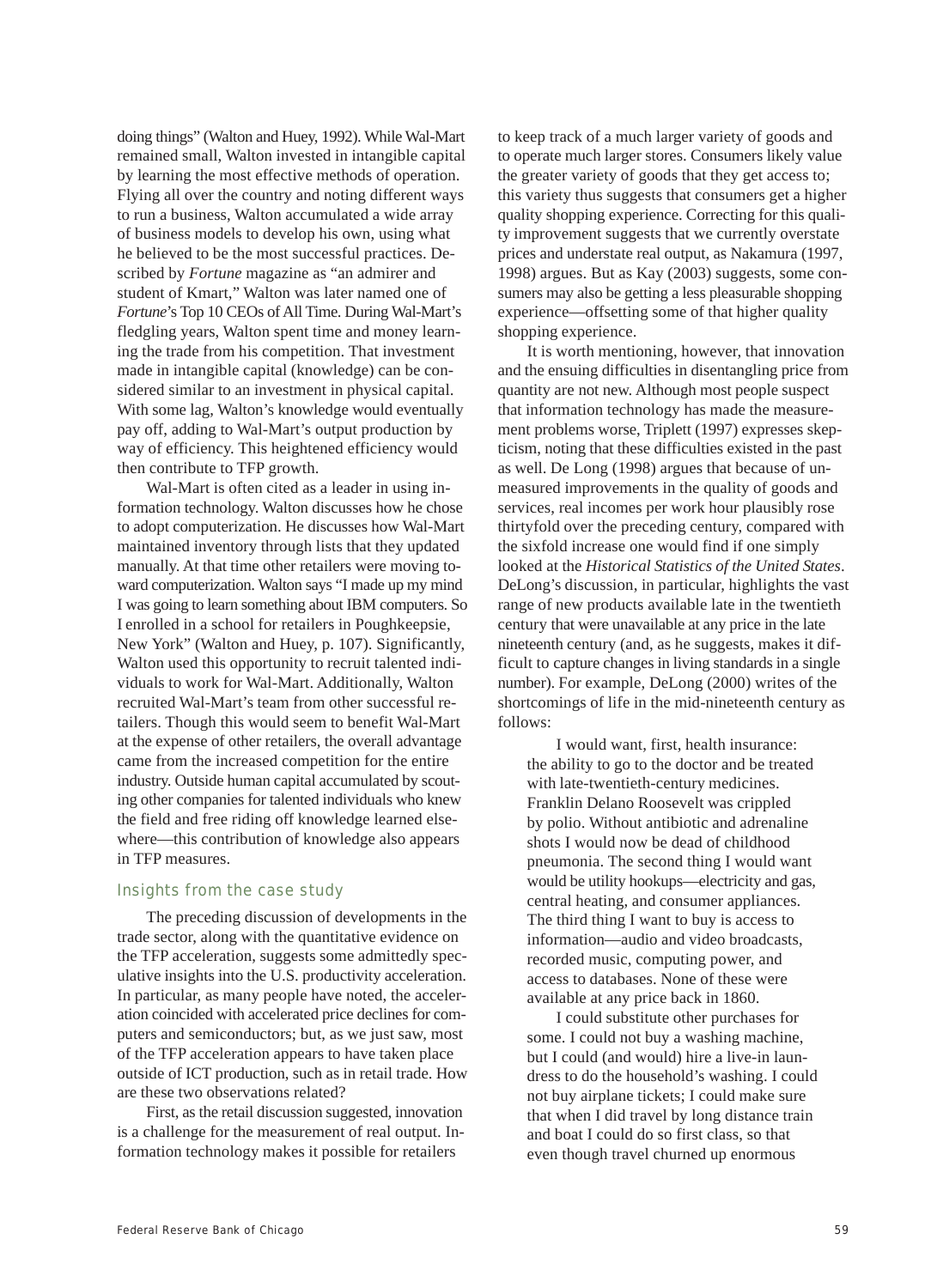amounts of time it would be time spent relatively pleasantly. But I could do nothing for medical care. And I could do nothing for access to information, communications, and entertainment technology save to leave the children home with the servants and go to the opera and the theater every other week. How much are the central heating, electric lights, fluoridated toothpaste, electric toaster ovens, clothes-washing machines, dishwashers, synthetic fiber-blend clothes, radios, intercontinental telephones, xerox machines, notebook computers, automobiles, and steel-framed skyscrapers that I have used so far today worth—and it is only 10 A.M.?

Of the products DeLong lists, only notebook computers are clearly associated with the late 1990s.

Second, in retailing, many innovations implemented by retailers were accompanied by capital investment in computers or structures (for example, the big box format). In essence, the innovation often required reorganization at the level of the establishment, firm, or industry—which requires tangible physical changes. This can make it difficult to disentangle anecdotally the role of TFP from the role of capital deepening. But conceptually, innovations in computers per se should not show up as faster technology change in retailing: For a retailer, a new computer represents capital deepening, and growth accountants take account of that. (And, indeed, we found that in retailing, there was a slower pace of capital deepening in the late 1990s than in the 1977–95 period.)

Computer innovations would show up as retailing TFP to the extent that computers have an abnormally large return or to the extent that investments in computers are correlated with other, unobserved innovations by retailers. Indeed, many of the key innovations took place in retailing per se, for example, organizational changes that were made *possible* by information technology but nevertheless required substantial investments of time and resources by retailers to implement.

A growing literature on ICT as a "general purpose technology" (GPT) suggests important—but often indirect and hard to foresee—potential ways for ICT to affect measured production and productivity in sectors using ICT.<sup>17</sup> Conceptually, one can separate these potential links into two categories: purposeful co-invention, which we interpret as the accumulation of "complementary capital," which leads to mismeasurement of true technology; and externalities of one sort or another.

For example, Brynjolfsson and Hitt (2003) find that in a sample of 527 large U.S. firms from 1987 to 1994, the benefits of computers for output and productivity

rise over time. The full benefits do not appear to be realized for at least five to seven years. They interpret their results as suggesting the importance of combining computer investments with "large and time-consuming investments in complementary inputs, such as organizational capital."

Basu, Fernald, Oulton, and Srinivasan (2003) suggest that these indirect effects that arise from general purpose technologies such as ICT are akin to what Einstein, in the context of particle physics, called "spooky action at a distance": Quantum physics predicts that in some circumstances, actions performed on a particle in one location instantaneously influence another particle that is arbitrarily far away. In terms of the effects of ICT, an innovation in one sector, ICT, often causes unexpected ripples of co-invention and co-investment in other sectors, such as retail trade. Many of the GPT stories (for example, Bresnahan and Trajtenberg, 1995, or Helpman and Trajtenberg, 1998) fall into this "spooky action" camp. (Of course, Einstein's spooky action was instantaneous; the effects of GPTs are not.)

Basu, Fernald, Oulton, and Srinivasan (2003) discuss the difficulties in measuring the "intangible investment" that firms accumulate in the form of organizational knowledge. The resulting "organizational capital" is, to some extent, analogous to physical capital in that companies accumulate it in a purposeful way. Basu et al. interpret this complementary capital as an additional input into a standard neoclassical production function; it differs from ordinary capital and labor in that it is not directly observed but must, somehow, be inferred.<sup>18</sup> When resources (for example, labor time and effort) are diverted from production to investment in this stock of unobserved complementary knowledge, measured output and TFP fall; over time, the service flow from that unobserved stock of knowledge raises measured output and TFP. This story is reasonably consistent with the experience in retail trade, where inputs grew more quickly in the pre-1995 period, while output grew more quickly in the post-1995 period.

In addition, the GPT literature suggests the likelihood of sizeable externalities to ICT. For example, successful new managerial ideas—such as those implemented in retail trade—seem likely to diffuse to other firms. Imitation is often easier and less costly than the initial co-invention of, say, a new organization change, because you learn by watching and analyzing the experimentation, the successes and, importantly, the mistakes made by others.<sup>19</sup>

Third, the complementary innovations by ICT users, and any spillovers, take time to show up. Sam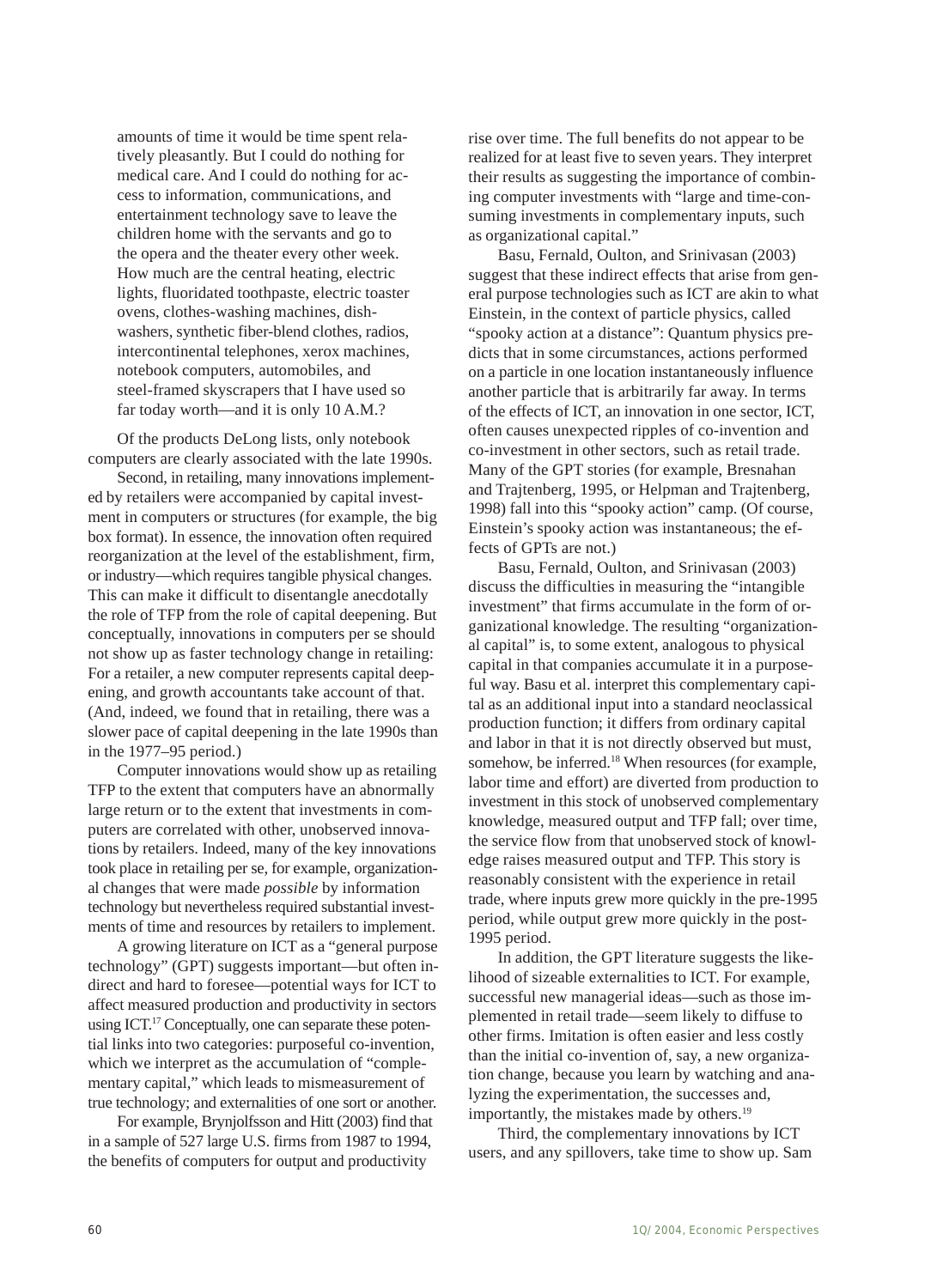Walton, for example, benefited in the 1980s and 1990s from knowledge he accumulated flying around the country visiting competing discount stores and attending IBM conferences in the 1960s and 1970s. More formally, Basu et al. (2003) find that industries that had high growth rates of ICT capital in the 1980s or early 1990s tended to have faster TFP growth rates in the late 1990s. Importantly, benefiting from ICT requires substantial complementary investments in learning, reorganization, and the like, so that the payoff in terms of measured output may be long delayed.

#### Conclusion

In this article, we have argued that the acceleration in TFP was relatively broad based, with much of it occurring in industries that used, not merely in

industries that produced, information and communications technology. Thus, it appears that ICT users themselves introduced a lot of innovations in the way they did business.

Nevertheless, as the experience of retail trade suggests, many of these innovations took advantage of the opportunities opened up by developments in ICT. We view the experience of retail trade as consistent with stories of ICT as a general purpose technology. GPT stories generally suggest a subtle, nuanced, but potentially far-reaching role for ICT to affect the economy. In particular, ICT induces innovations by ICT-users both in the methods or processes they use to produce and in the products themselves, in ways that are often hard to forecast.

## APPENDIX

# Framework for traditional growth accounting

If the economy's output increases, then someone must have produced it. In our empirical work, we think of the economy as comprising a large number of firms and industries. But to fix ideas, we start by assuming that the economy has an aggregate production function that relates its overall real output *Y* to inputs of capital *K* and labor *L.* Output also depends on the level of technology, *A.* Output goes up if the economy's capital or labor input increases or if technology improves. We write this function as:

#### A1)  $Y = A \times F(K,L)$ .

The relationship in equation A1 is relatively intuitive. For example, the United States produces more output than India each year, even though India has a much larger labor force (and many more employed workers) than the United States. Equation A1 suggests that either the United States has more capital than India, or the United States is more efficient at converting inputs into output (that is, *A* is higher in the United States), or (most likely) both.

More closely related to the focus of this paper, U.S. nonfarm business output increased more than sixfold between 1948 and 2000; equation A1 says that this reflects increases in capital, labor, or technology. According to BLS data, over this same time period, total labor input (adjusted for changes in the composition of the labor force) increased two and a half times, while capital input increased about eightfold.

But what was the role of technological innovations? With a few assumptions about the production function in equation A1, we can be more precise about the role of technological innovations versus input increases in explaining output growth. To begin, we assume that the production function has constant returns to scale in inputs. This assumption implies that if we change all inputs by a given factor, then output changes by the same proportion; for example, if we increase capital and labor inputs by 10 percent each, then output also rises by 10 percent.

In the U.S. example, of course, inputs did not increase proportionately—capital input grew much faster. So how much should we weight each factor? Suppose labor input, say, rises by a small amount *dL*, while nothing else changes. The resulting increase in output, which we denote *dY*, is approximately equal to the following:

$$
dY = MPL \times dL.
$$

*MPL* is the marginal product of labor, that is, it tells us how much extra output one gets from a little bit more labor input. (In calculus terms,  $MPL \equiv \partial Y / \partial L$ .) By dividing through by *Y* and rearranging, one finds:

$$
\frac{dY}{Y} = \left[\frac{MPI \times L}{Y}\right] \left(\frac{dL}{L}\right).
$$

The left-hand side, *dY/Y*, is the percent change in output—that is, the actual change *dY* divided by the level *Y.* Similarly, *dL/L* is the percent change in labor input. In words, if labor input rises by, say, 10 percent  $((dL/L) = 10$  percent), then output growth equals an elasticity [*MPL* × *L/Y*] times 10 percent.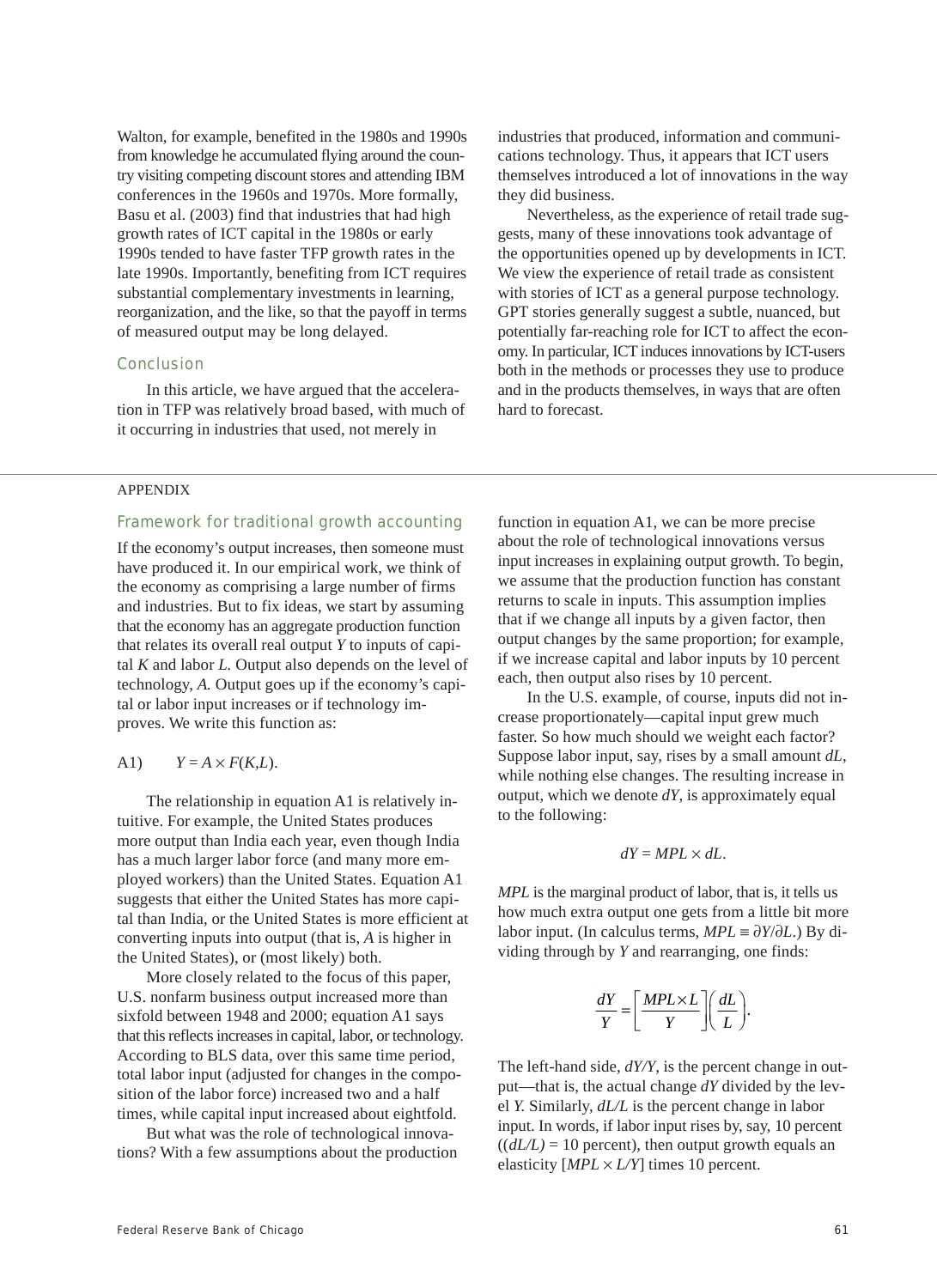With some further assumptions about how firms behave, we can gain further insight into this output elasticity. Suppose a firm operates in a competitive market (so it takes its output price as given) and hires one additional worker. The benefit is that the firm gets *MPL* more units of output, which it sells at price *P*; the cost equals the wage, *W.* If the firm seeks to maximize profits, it will hire workers as long as the additional revenue it earns exceeds the wage it must pay. The firm stops hiring when the benefits and costs are just equal at the margin:

$$
P \times MPL = W.
$$

Rearranging, we find an equation for labor's output elasticity:

$$
\frac{MPL \times L}{Y} = \frac{WL}{PY} \equiv s_L.
$$

Hence, the output elasticity is equal to labor's share in output,  $s_L$ , which in turn equals payments to labor, *WL*, as a share of the total value of output, *PY*.

Similarly, suppose *R* represents the rental cost of capital to a firm; if the firm owns the capital, then this rental cost is the implicit "user cost" or opportunity cost of the capital to the firm. Following the same logic as with labor, the elasticity of output with respect to capital is:

$$
\frac{MPK \times K}{Y} = \frac{RK}{PY} \equiv s_K.
$$

In practice, wages are generally easier to observe directly than is this rental value, since firms often own the capital and do not make an explicit, observable payment. But suppose we are willing to assume that firms earn zero economic profits. Then, by definition, the value of output equals the cost of production; the cost of production, in turn, equals the value of payments to capital and labor. That is,

$$
A2) \qquad PY = WL + RK.
$$

If we take equation A2 as an accounting identity, then we can take capital's share of output as a residual:

$$
RK/PY = 1 - WL/PY
$$

$$
\rightarrow s_K = 1 - s_L.
$$

We can now return to the question of how output growth is related to input growth and technological improvement. Following the same argument we made earlier, we can again differentiate equation A1, this time allowing all inputs as well as technology to change, we find:

A3) 
$$
\frac{dY}{Y} = (1 - s_L) \left( \frac{dK}{K} \right) + s_L \left( \frac{dL}{L} \right) + \left( \frac{dA}{A} \right).
$$

This equation shows that for output to grow, either inputs must increase, or technology must improve. This equation also allows us to "account" for growth, by attributing output growth to increases in particular factors or else to technology. In practice, we observe (or can estimate) output growth and growth in capital and labor; we observe labor's share in output. Although we don't observe technology directly, we can estimate it as a residual:

$$
A4) \qquad \left(\frac{dA}{A}\right) = \frac{dY}{Y} - \left(1 - s_L\right)\left(\frac{dK}{K}\right) - s_L\left(\frac{dL}{L}\right).
$$

Suppose inputs don't change. Then output only changes if this so-called "total factor productivity" (TFP) residual, or Solow residual, changes.<sup>1</sup> Although we think of it as a broad measure of the economy's technological possibilities, it will capture all sorts of things. These include pure technological innovations (for example, faster computers); managerial innovations such as workplace reorganization that allows the firm to produce more output from a given quantity of inputs; "cost reductions" that allow a firm to produce the same quantity of output using less input; and any spillovers of knowledge from other firms, for example, on how best to benefit from information technology.

Why do we care about TFP growth? First, TFP growth allows us to increase the amount of output we produce—and hence, how much we have available to consume today or invest for the future—without having to increase the amount we use of any input. This is clearly good for society. Second, economists generally argue that in the long run, TFP growth is the only means of getting sustained increases in standards of living, or output per worker. The reason is that capital is generally thought to have a "diminishing marginal product." In other words, for a given number of workers, suppose we increase the quantity of capital. It is reasonable to expect that the marginal contribution of that capital falls, since we have to spread the same workers over more machines and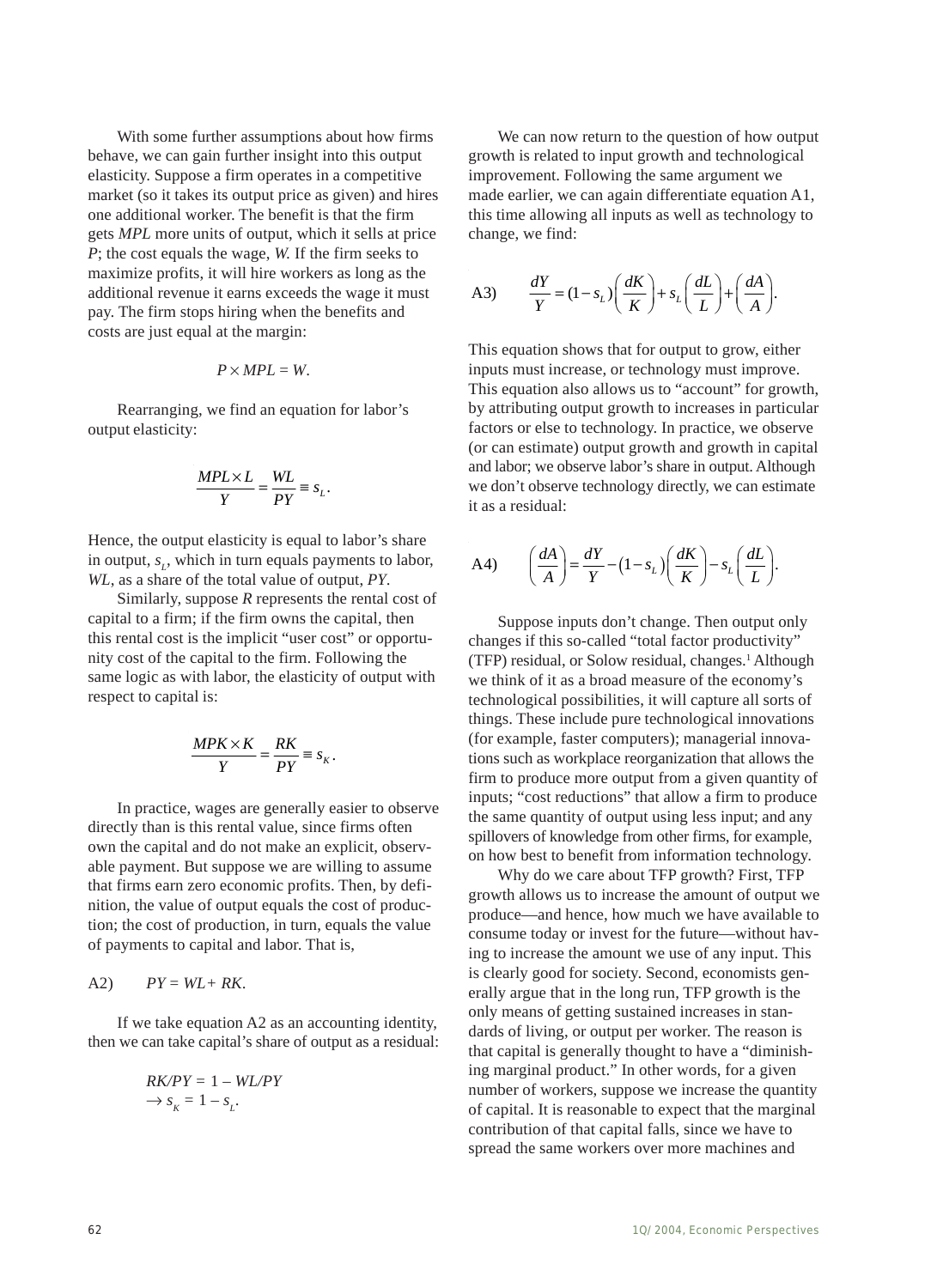structures. As a result, investment alone cannot lead to sustained increases in standards of living—as the marginal product of capital declines, the extra capital leads to little or no extra output.

A complementary way to look at this question on standards of living is that one can show that TFP

growth is identically equal to a weighted average of real factor prices, *W/P* and *R/P*. Thus, if TFP growth rises, either real wages or real payments to capital rise. Thus, if we want to raise real wages without reducing returns to capital, we need TFP growth.<sup>2</sup>

1 This derivation follows Solow (1957). Hence, *dA*/*A* is often referred to as the Solow residual. In addition to TFP or the Solow residual, this measure is sometimes referred to as multifactor productivity.

2 To show this, consider the accounting identity in equation A2 again, but think of it as applying at an economy-wide level rather than a firm-level; this is just the national accounts identity, which tells us that total income equals total output. Taking the total differential allowing all prices and quantities to change—yields:

$$
PdY + YdP = [WdL + LdW] + [RdK + KdR].
$$

With considerable rearrangement, one finds that TFP growth equals a weighted average of real factor prices:

$$
\frac{dY}{Y} - \left(1-s_L\right)\left(\frac{dK}{K}\right) - s_L\left(\frac{dL}{L}\right) = s_L\left[\frac{dW}{W} - \frac{dP}{P}\right] + \left(1-s_L\right)\left[\frac{dR}{R} - \frac{dP}{P}\right].
$$

#### **NOTES**

1 See Jorgenson (2001) or Jorgenson, Ho, and Stiroh (2002) for reviews of the empirical literature on the productivity acceleration and the role of information technology. We discuss this literature in greater detail later.

2 In our view, more studies than not find a widespread acceleration in technology, for example, Basu, Fernald, and Shapiro (2001), Baily and Lawrence (2001), Bosworth and Triplett (2002), Council of Economic Advisers (2003), Jorgenson, Stiroh, and Ho (2002), Nordhaus (2002), Oliner and Sichel (2000), and Stiroh (2002a, 2002b). Gordon (2003) remains a skeptic.

#### <sup>3</sup>See, for example, Basu and Fernald (2001).

4 The productivity literature (for example, Jorgenson, Gollop, and Fraumeni, 1987) tends to prefer to use gross-output residuals, with explicit accounting for intermediate inputs. This literature then uses "Domar weights" (the ratio of industry gross output to aggregate value added) to get aggregate residuals. Apart from approximation error, this is equivalent to estimating industry value-added residuals and then using value-added weights. Thus, our approach of focusing on value added is conceptually equivalent to the standard gross-output approach. If the assumptions of constant returns and perfect competition do not hold, however, then not only does TFP not properly measure technology, but for econometric analysis the use of value added versus gross output may make a difference; for a discussion of this point, see Basu and Fernald (1995, 2001).

5 We thank Jack Triplett for sending us their industry dataset that merged the BEA and BLS data. Basu, Fernald, Oulton, and Srinivasan (2003) updated the BEA data to incorporate November 2002 NIPA industry revisions and also to remove owner-occupied housing. The BEA labor compensation data do not include proprietors or the self-employed, so we follow Bosworth and Triplett in using BLS data that correct for this. We thank Larry Rosenblum at the BLS for sending us unpublished industry hours data, which make adjustments for estimated hours worked by non-production and supervisory employees as well as the self-employed. We updated the BLS capital data from www.bls.gov/web/prod3.supp.toc.htm (downloaded December 2002). We follow Bosworth and Triplett

and exclude several service sectors where consistent input or output data are unavailable: holding and other investment offices, social services, membership organizations, and other services. The dataset, along with further details on its construction, is available on request.

6 With Törnqvist aggregation, aggregate TFP growth is a weighted average of industry gross-output TFP growth, where the so-called Domar weights equal nominal industry gross output divided by aggregate value added; the weights thus sum to more than one. In continuous time, this is equivalent to first converting gross-output residuals to value-added terms by dividing by one minus the intermediate share and then using shares in nominal value added. (In discrete time, using average shares from adjacent periods, they are approximately equivalent.) Basu and Fernald (2001) discuss this aggregation and its extension to the case of imperfect competition; see also Oulton (2001).

7 As noted earlier, the acceleration exceeds that in product-side BLS data shown in table 1.

8 The BEA industry data come from the income-side of the national accounts, which, as is well known, accelerated faster than the expenditure side in the late 1990s. See Bosworth and Triplett (2002) for an extensive discussion of the difference between TFP growth calculated with industry data and with the aggregate BLS data.

<sup>9</sup>We would note that Jorgenson, Ho, and Stiroh (2002), who use output data from the BLS Office of Employment Projections, do not find as important a contribution from the trade sectors.

10The CEA methodology is very similar to that of Oliner and Sichel (2002), who report *no* TFP acceleration outside of ICT production. But Oliner and Sichel discount their finding on this score, since their method takes non-ICT TFP as a residual. Since the Oliner-Sichel end-point is a recession year, 2001, they point out that any cyclical effects on productivity are forced to show up in non-ICT TFP. In addition, the CEA measure of labor productivity is a geometric average of income- and product-side measures of output per hour.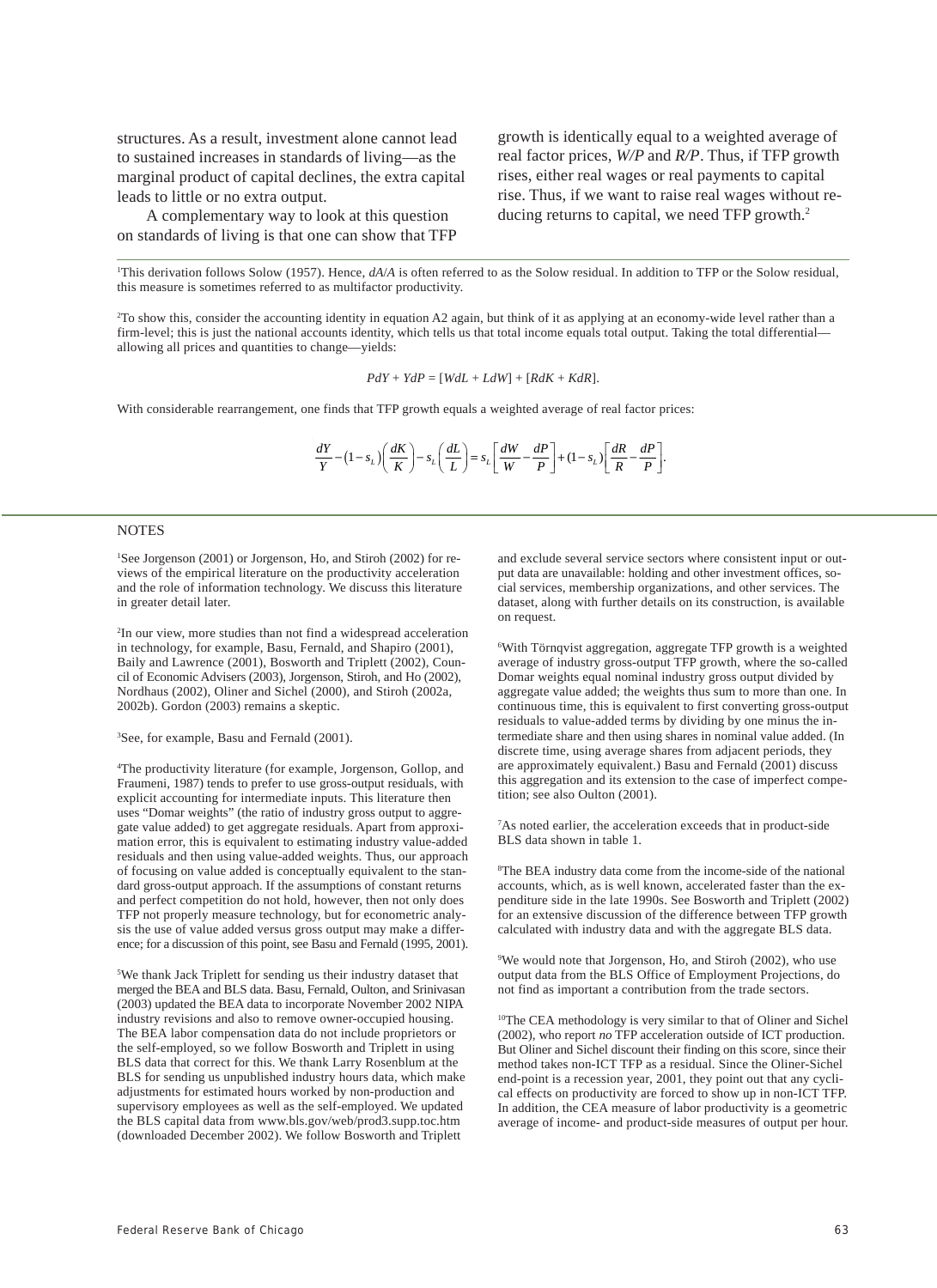11Some recent research has looked at whether the results cited here are robust to deviations from the usual growth-accounting assumptions that all industries have constant returns to scale and operate under perfect competition; that firms can quickly and costlessly adjust their levels of inputs; and that we observe all variations in input use—that is, there is no unobserved utilization margin. In terms of variable utilization, Basu, Fernald, and Shapiro (2001), Council of Economic Advisers (various years), and Baily and Lawrence (2001) all argue that variations in utilization, that is, cyclical mismeasurement of inputs, play little if any role in the U.S. acceleration of the late 1990s. Basu, Fernald, and Shapiro also find little role in the productivity acceleration for deviations from constant returns and perfect competition. Basu, Fernald, and Shapiro do find a noticeable role for traditional adjustment costs associated with investment. Because investment rose sharply in the late 1990s, firms were, presumably, diverting an increasing amount of worker time to installing the new capital rather than producing marketable output. In other words, if there are costs of adjusting the capital stock and faster growth leads to higher costs, then true technological progress was faster than measured. These considerations strengthen the conclusion that the technology acceleration was broad-based, since service and trade industries invested heavily in the late 1990s and, hence, paid a lot of investment adjustment

12McKinsey (2001) provides anecdotal as well as quantitative evidence on the transformation of wholesale and retail trade; Foster, Haltiwanger, and Krizan (2002) link the retail industry data to firm-level developments.

<sup>13</sup>BEA definition can be found in Industry Input-Output Methodologies at www.bea.gov/bea/mp.htm.

14Sieling, Friedman, and Dumas (2001) and Foster, Haltiwanger, and Krizan (2000) focus on detailed establishment-level data using Census Bureau data on retail sales as their measure of (gross) output. Hence, one needs to keep in mind that some studies use a

different definition of output. Nevertheless, although the Census Bureau and BEA measures differ, they nevertheless share identical definitions of value-added output.

15Robert Gordon (2003) discusses the importance of the "big box" format that retailers like Wal-Mart follow. He argues Europe has yet to reap the benefits of scale economies in retailing due to strict regulations against large stores, which may help to explain the productivity gap between Europe and the U.S. On the other hand, John Kay  $(2003)$  cautions that it is difficult to control for changes in quality—many small markets in Europe, while they may not stock as many products as Wal-Mart, are in many cases a tourist attraction because of the charm and pleasure associated with visiting them.

16Wal-Mart's market share was calculated as Wal-Mart's reported total net sales for 2002 over total U.S. retail sales in that year.

17See, for example, Brynjolfsson and Hitt (2000) and Bresnahan (2001) for a discussion of the kinds of complementary investments and co-invention that firms undertake in order to benefit from ICT, given its "general purpose" attributes. David and Wright (1999) provide a nice historical reflection on general purpose technologies.

18Much of Brynjolfsson's work tries to quantify the role of unobserved complementary capital. Macroeconomic studies of the effects of organizational capital include Greenwood and Yorokoglu (1997), Hornstein and Krusell (1996), Hall (2001), and Laitner and Stolyarov (2003).

19Bresnahan (2001) provides a nice discussion of the channels for externalities to operate. Bresnahan and Trajtenberg (1995) highlight both "vertical" externalities (between general purpose technology producers and each application sector) and "horizontal" externalities (across application sectors).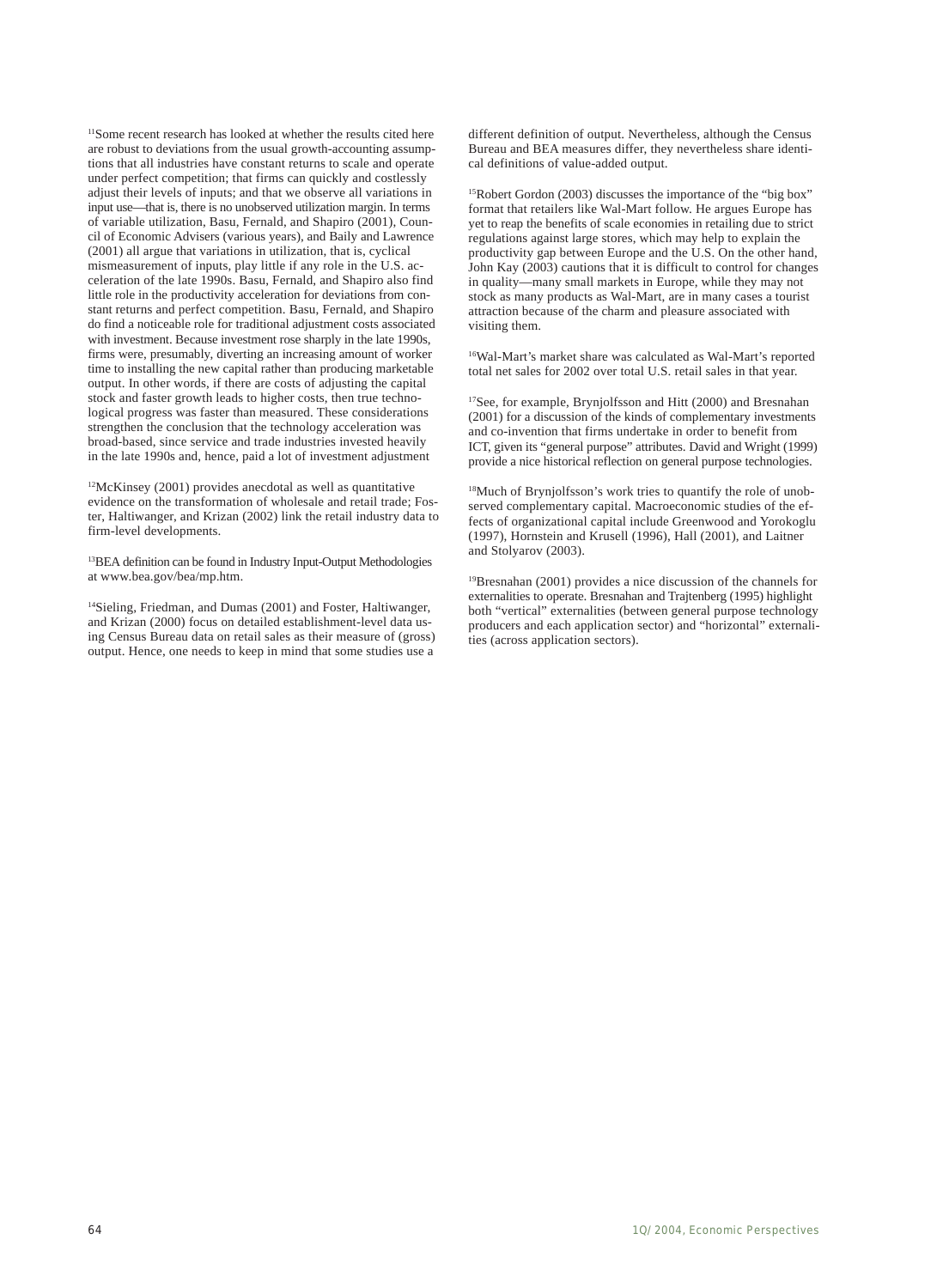## **REFERENCES**

**Aaronson, D., and D. Sullivan,** 2001, "Growth in worker quality," *Economic Perspectives*, Federal Reserve Bank of Chicago, Vol. 25, No. 4, pp. 53–74.

**Baily, M. N., and R. Lawrence,** 2001, "Do we have a new e-conomy?," *American Economic Review*, Vol. 91, pp. 308–312.

**Basu, S., and J. G. Fernald,** 2001, "Why is productivity procyclical? Why do we care?," in *New Developments in Productivity Analysis,* C. Hulten, E. Dean, and M. Harper (eds.), Cambridge, MA: National Bureau of Economic Research.

 **,** 1995, "Aggregate productivity and the productivity of aggregates," Board of Governors of the Federal Reserve System, International Finance Discussion Papers, No. 532.

**Basu, Susanto, John G. Fernald, Nicholas Oulton, and Sylaja Srinivasan,** 2003, "The case of the missing productivity growth: Or, does information technology explain why productivity accelerated in the United States but not the United Kingdom?," Federal Reserve Bank of Chicago, working paper.

**Basu, S., J. G. Fernald, and Matthew D. Shapiro,** 2001, "Productivity growth in the 1990s: Technology, utilization, or adjustment?," *Carnegie-Rochester Conference Series on Public Policy*, Vol. 55, pp. 117–165.

**Bell, David, and Ann Leamon,** 1998, "Note on the retailing industry," Harvard Business School Case, May 13, at http://harvardbusinessonline.hbsp.harvard.edu/.

**Bosworth, B. P., and J. E. Triplett,** 2002, " 'Baumol's Disease' has been cured: IT and multifactor productivity in U.S. services industries," Brookings Institution, manuscript.

**Bresnahan, T. F.,** 2001, "The mechanisms of information technology's contribution to economic growth," paper prepared for presentation at the Saint-Gobain Centre for Economic Research.

**Bresnahan, T. F., and M. Trajtenberg,** 1995, "General purpose technologies: 'Engines of growth?'," *Journal of Econometrics*, Vol. 65, January, special issue, pp. 83–108.

**Brookings Institution,** 2002, "Summary of the workshop," Workshop on Economic Measurement Service Industry Productivity: New estimates and new problems," May 17, available at www.brook.edu/es/research/ projects/productivity/workshops/20020517\_summary.pdf, downloaded March 16, 2003.

**Brynjolfsson, E., and L. M. Hitt,** 2003, "Computing productivity: Firm-level evidence," Massachusetts Institute of Technology, eBusiness@MIT, working paper, No. 139, June.

 **,** 2002, "Computing productivity: Firmlevel evidence," Massachusetts Institute of Technology, Sloan School, working paper, No. 4210-01, revised November 2002.

 **,** 2000, "Beyond computation: Information technology, organizational transformation and business performance," *Journal of Economic Perspectives*, Vol. 14, No. 4, pp. 23–48.

**Brynjolfsson, E., and S. Yang,** 2001, "Intangible assets and growth accounting: Evidence from computer investments," Massachusetts Institute of Technology, manuscript.

**Council of Economic Advisers,** 2003, "Annual report of the Council of Economic Advisers," *Economic Report of the President*, February.

, 2001, "Annual report of the Council of Economic Advisers," *Economic Report of the President*, January.

**David, P. A., and G. Wright,** 1999, "General purpose technologies and surges in productivity: Historical reflections on the future of the ICT revolution," Stanford University, manuscript.

**De Long, J. B.,** 2000, "The U.S. economy 'back on top'?: Economic growth and the rhetoric of national power," in *The U.S. at the Turn of the Millennium*, Robert Brenner, (ed.).

 **,** 1998, "How fast is modern economic growth?," *Weekly Letter*, Federal Reserve Bank of San Francisco, October 16.

**Domar, Evsey,** 1961, "On the measurement of technological change," *Economic Journal*, Vol. 71, No. 284, December, pp. 709–729.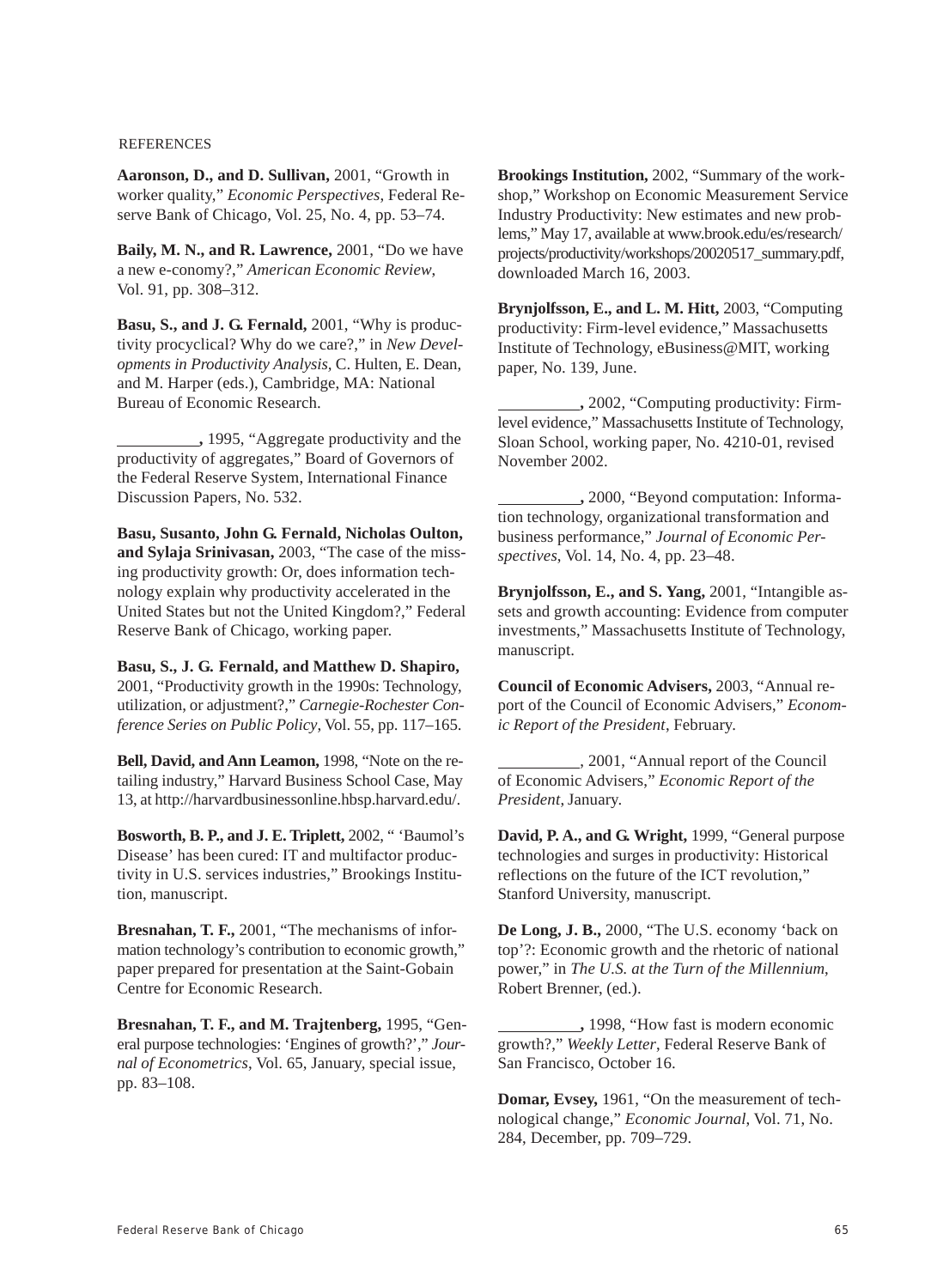**Feldstein, M.,** 2001, "Comments and analysis," *The Financial Times*, June 28.

**Foster, L., J. Haltiwanger, and C. J. Krizan,** 2002, "The link between aggregate and microproductivity growth: Evidence from retail trade," National Bureau of Economic Research, working paper, No. 9120.

**Gordon, R.,** 2003, "High tech innovation and productivity growth: Does supply create its own demand?," National Bureau of Economic Research, working paper, No. w9437.

**Greenwood, J., Z. Hercowitz, and P. Krusell,** 1997, "Long run implications of investment-specific technological change," *American Economic Review*, Vol. 87, pp. 342–362.

**Greenwood, J., and M. Yorokoglu,** 1997, "1974," *Carnegie-Rochester Conference Series on Public Policy*, Vol. 46, pp. 49–95.

**Griliches, Z.,** 1994, "Productivity, R&D, and the data constraint," *American Economic Review*, Vol. 84, No. 1, pp. 1–23.

**Hall, R. E.,** 2001, "The stock market and capital accumulation," *American Economic Review*, Vol. 91, December, pp. 1185–1202.

**Helpman, E. (ed.),** 1998, *General Purpose Technologies and Economic Growth*, Cambridge, MA: MIT Press.

**Helpman, E., and M. Trajtenberg,** 1998, "Diffusion of general purpose technologies," in *General Purpose Technologies and Economic Growth*, E. Helpman (ed.), Cambridge, MA: MIT Press.

**Hobijn, B., and B. Jovanovic,** 2001, "The information-technology revolution and the stock market: evidence," *American Economic Review*, Vol. 91, December, pp. 1203–1220.

**Holmes, T. J.,** 1999, "Bar codes lead to frequent deliveries and superstores," Federal Reserve Bank of Minneapolis, Staff Report, No. 261.

**Hornstein, A., and P. Krusell,** 1996, "Can technology improvements cause productivity slowdowns?," in *NBER Macroeconomics Annual*, B. Bernanke and J. Rotemberg (eds.), Cambridge, MA: National Bureau of Economic Research.

**Howitt, P.,** 1998, "Measurement, obsolescence, and general purpose technologies," in *General Purpose Technologies and Economic Growth*, E. Helpman (ed.), Cambridge, MA, and London: MIT Press.

**Jorgenson, D. W.,** 2001, "Information technology and the U.S. economy," *American Economic Review*, Vol. 91, March, pp. 1–32.

**Jorgenson, Dale W., Frank M. Gollop, and Barbara M. Fraumeni,** 1987, *Productivity and U. S. Economic Growth*, Cambridge, MA: Harvard University Press.

**Jorgenson, D. W., M. S. Ho, and K. J. Stiroh,** 2002, "Growth of U.S. industries and investments in information technology and higher education," Harvard University, manuscript, October 7.

**Jorgenson, D. W., and K. J. Stiroh,** 2000, "Raising the speed limit: U.S. economic growth in the information age," *Brookings Papers on Economic Activity*, Vol. 1, pp. 125–211.

**Jovanovic, B., and P. L. Rousseau,** 2003, "Mergers as reallocation," New York University, unpublished, February.

**Kay, John,** 2003, "A walk on Menton's marché municipal reveals how the conclusions regarding differences in productivity among countries, can be both obvious and meaningless," *Financial Times*, August 28, at www.johnkay.com/print/297.html.

**Krusell, P., L. Ohanian, J. Rios-Rull, and Gianluca Violante,** 2000, "Capital-skill complementarity and inequality: A macroeconomic analysis," *Econometrica*, Vol. 68, September, pp. 1029–1054.

**Kumar, Nirmalya,** 1996, "The power of trust in manufacturer–retailer relationships," *Harvard Business Review*, Vol. 74, No. 6, pp. 92–106.

**Laitner, J., and D. Stolyarov,** 2003, "Technological change and the stock market," *American Economic Review.*

**Lynch, L., and S. Nickell,** 2001, "Rising productivity and falling unemployment: Can the U.S. experience be sustained and replicated?," in *The Roaring Nineties*, A. Krueger and R. Solow (eds.), New York: Russell Sage Foundation.